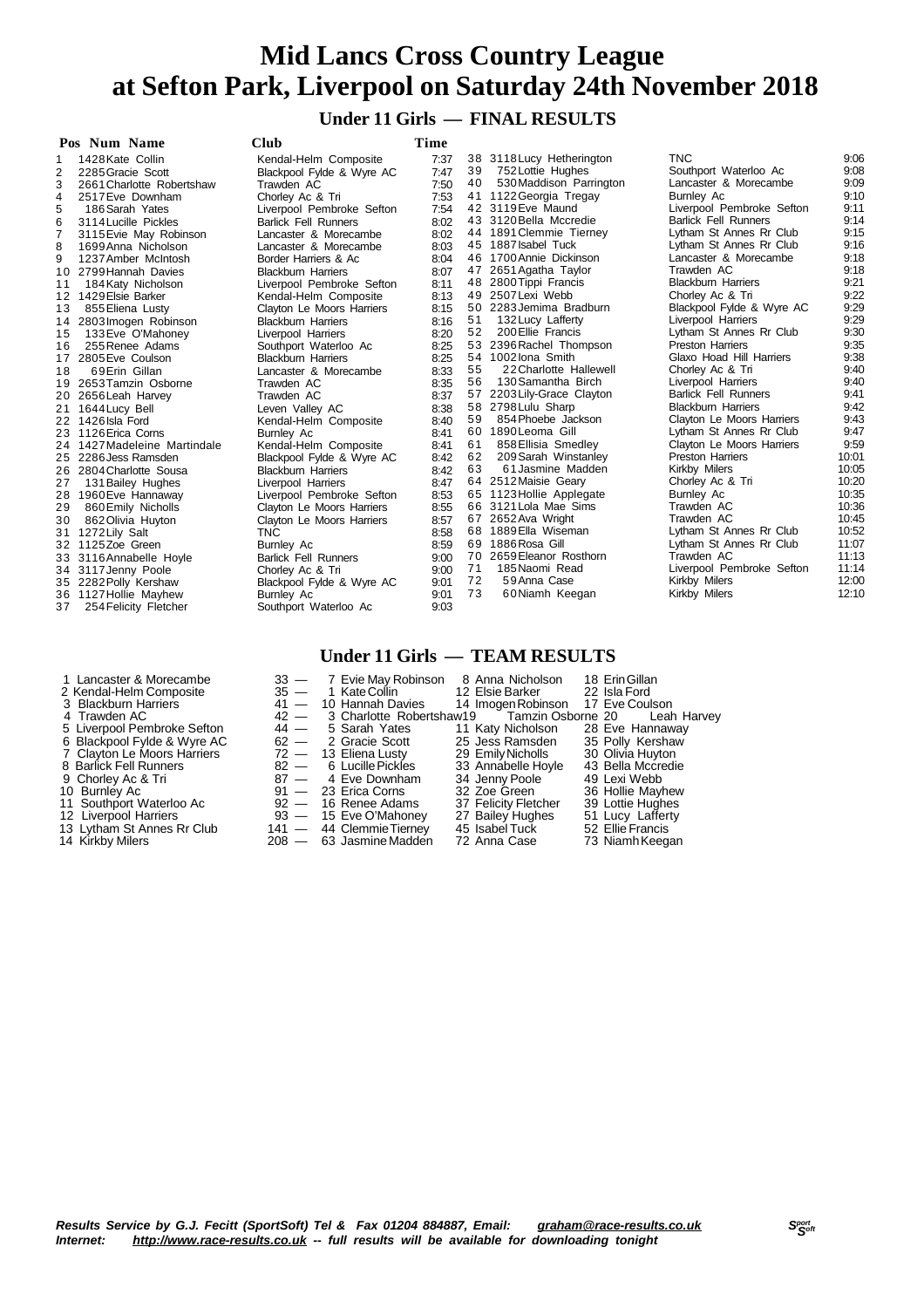#### **Under 11 Boys — FINAL RESULTS**

|                | Pos Num Name            | <b>Club</b>                 | Time |    |                                               |                                            |              |
|----------------|-------------------------|-----------------------------|------|----|-----------------------------------------------|--------------------------------------------|--------------|
| 1              | 2746 Stanley Stephenson | Trawden AC                  | 6:49 | 46 | 544 Liam Bennison                             | <b>Blackburn Harriers</b>                  | 8:11         |
| 2              | 3122 Sebastian Mason    | Border Harriers & Ac        | 6:58 | 47 | 1441 Alfi Todd                                | Kendal-Helm Composite                      | 8:12         |
| 3              | 1666 Will McNally       | Leven Valley AC             | 7:03 | 48 | 101 Cillian Clarke                            | Leigh Harriers                             | 8:14         |
| 4              | 2747 Harry Smith        | Trawden AC                  | 7:06 | 49 | 198 Archie Belfield                           | Lytham St Annes Rr Club                    | 8:15         |
| 5              | 100 Samuel Barlow       | Leigh Harriers              | 7:10 |    | 50 2871 Felix Thompson                        | <b>Blackburn Harriers</b>                  | 8:16         |
| 6              | 1439 Alfie Addison      | Kendal-Helm Composite       | 7:11 |    | 51 2440 Adam Link                             | <b>Preston Harriers</b>                    | 8:16         |
| $\overline{7}$ | 2880 Matthew Smith      | <b>Blackburn Harriers</b>   | 7:15 |    | 52 1133 Caleb Tregay                          | Burnley Ac                                 | 8:17         |
| 8              | 2874 Samuel Aspey       | <b>Blackburn Harriers</b>   | 7:22 |    | 53 2237 Michael Rigg-Moya                     | <b>Barlick Fell Runners</b>                | 8:19         |
| 9              | 2887 Jacob Joyce        | <b>Blackburn Harriers</b>   | 7:29 |    | 54 2876 Findlay Carroll                       | <b>Blackburn Harriers</b>                  | 8:19         |
|                | 10 1440 Noah Wadsworth  | Kendal-Helm Composite       | 7:29 |    | 55 2577 Dominic Evans                         | Chorley Ac & Tri                           | 8:20         |
| 11             | 1203 William McCash     | Hyndburn Ac                 | 7:31 |    | 56 2870 Loucas Lancashire                     | <b>Blackburn Harriers</b>                  | 8:22         |
|                | 12 2888 Oliver Gill     | <b>Blackburn Harriers</b>   | 7:32 |    | 57 2744 Jamie Williamson                      | Trawden AC                                 | 8:22         |
| 13             | 2444 Ethan Chadwick     | <b>Preston Harriers</b>     | 7:34 |    | 58 1924 Finlay Hughes                         | Lytham St Annes Rr Club                    | 8:23         |
| 14             | 129 Max Taylor          | Liverpool Harriers          | 7:34 | 59 | 16 Oliver Walsh                               | Burnley Ac                                 | 8:24         |
|                | 15 2736 Harry Jordan    | Trawden AC                  | 7:35 | 60 | 119 Keiran Bannister                          | Leven Valley AC                            | 8:24         |
|                | 16 2742 Oliver Brown    | Trawden AC                  | 7:36 | 61 | 182 James Kearsley                            | Liverpool Pembroke Sefton                  | 8:27         |
| 17             | 208 Connor Rigby        | <b>Preston Harriers</b>     | 7:39 | 62 | 121 Jack Middleton                            | Leven Valley AC                            | 8:29         |
|                | 18 2743 James Galloway  | Trawden AC                  | 7:39 | 63 | 535 David Hall                                | <b>Preston Harriers</b>                    | 8:30         |
| 19             | 18 Matthew Allchurch    | Chorley Ac & Tri            | 7:40 | 64 | 514 Ivan Winder                               | Leven Valley AC                            | 8:32         |
| 20             | 523 Alfie Hall          | Blackpool Fylde & Wyre AC   | 7:40 | 65 | 21 Max Winstanley                             | Chorley Ac & Tri                           | 8:34         |
| 21             | 532 Oliver Ball         | Lancaster & Morecambe       | 7:41 |    | 66 2439 Matthew Link                          | <b>Preston Harriers</b>                    | 8:34         |
| 22             | 125 Freddie Barden      | Liverpool Harriers          | 7:44 | 67 | 929 Fraser Anforth                            | Clayton Le Moors Harriers                  | 8:37         |
| 23             | 930 Charlie Fee         | Clayton Le Moors Harriers   | 7:49 |    | 68 2750 Euan Fenton-Clough                    | Trawden AC                                 | 8:38         |
|                | 24 2242 Logan McCredie  | <b>Barlick Fell Runners</b> | 7:49 |    | 69 2734 Seth Fenton-Clough                    | Trawden AC                                 | 8:40         |
|                | 25 2868 William Grundy  | <b>Blackburn Harriers</b>   | 7:50 |    | 70 3125 Will Pease                            | <b>Barlick Fell Runners</b>                | 8:43         |
| 26             | 551 Leo Ranner          | Kendal-Helm Composite       | 7:50 |    | 71 1665 John Williamson                       | Leven Valley AC                            | 8:43         |
| 27             | 181 Toby Farrer         | Liverpool Pembroke Sefton   | 7:52 | 72 | 207 Joshua Collie                             | <b>Preston Harriers</b>                    | 8:47         |
|                | 28 2445 Hayden Ridgley  | Preston Harriers            | 7:53 |    | 73 2328 Billy Kershaw                         | Blackpool Fylde & Wyre AC                  | 8:49         |
| 29             | 529 Ben Brassington     | Lancaster & Morecambe       | 7:55 |    | 74 2875 Alexander Brien                       | <b>Blackburn Harriers</b>                  | 8:51         |
|                | 30 1442 Josh Todd       | Kendal-Helm Composite       | 7:56 | 75 | 57 Luke Culshaw                               | Kirkby Milers                              | 8:53         |
| 31             | 2737 Callum Singleton   | Trawden AC                  | 7:57 | 76 | 58 Charlie Murray                             | Kirkby Milers                              | 8:56         |
| 32             | 525 Eddie Chandler      | <b>Preston Harriers</b>     | 7:58 |    | 77 1719 Nathan Giles                          | Lancaster & Morecambe                      | 8:58         |
|                | 33 1722 Matthew Harwood | Lancaster & Morecambe       | 7:59 |    | 78 2867 George Holman                         | <b>Blackburn Harriers</b>                  | 9:00         |
|                | 34 2329 Otis Leah       | Blackpool Fylde & Wyre AC   | 8:00 |    | 79 2571 Jack McCann                           | Chorley Ac & Tri                           | 9:02         |
|                | 35 1926 Eric Wrigley    | Lytham St Annes Rr Club     | 8:01 |    | 80 2569 Joseph Glew                           | Chorley Ac & Tri                           | 9:03         |
|                | 36 2869 Charlie Haworth | <b>Blackburn Harriers</b>   | 8:01 | 81 | 127 Charlie DeCruz                            | Liverpool Harriers                         | 9:10         |
|                | 37 2884 George Ramsden  | <b>Blackburn Harriers</b>   | 8:05 | 82 | 15 Declan Andrews                             | <b>Burnley Ac</b>                          | 9:21         |
|                | 38 2331 Jack Balshaw    | Blackpool Fylde & Wyre AC   | 8:06 |    | 83 2443 Josh Perry                            | <b>Preston Harriers</b>                    | 9:31<br>9:33 |
|                | 39 1136 Richard Nicolls | Burnley Ac                  | 8:07 |    | 84 2574 Lewis Mercer                          | Chorley Ac & Tri                           | 9:35         |
|                | 40 2239 Garth Duffy     | <b>Barlick Fell Runners</b> | 8:07 |    | 85 3126 Oscar Clayton                         | <b>Barlick Fell Runners</b>                |              |
| 41             | 253 Charles Fletcher    | Southport Waterloo Ac       | 8:08 |    | 86 1134 Benjamin Mayhew                       | Burnley Ac                                 | 9:40<br>9:59 |
|                | 42 3123 Harry Collins   | <b>Barlick Fell Runners</b> | 8:08 | 87 | 549 Isaac Smith                               | <b>Blackburn Harriers</b><br>Kirkby Milers | 10:14        |
| 43             | 927 Charlie Barnes      | Clayton Le Moors Harriers   | 8:10 | 89 | 88 1569 Joseph Ogilvie<br>199 Curtis Da'volls |                                            | 10:16        |
|                | 44 1927 Lewis Bentley   | Lytham St Annes Rr Club     | 8:10 | 90 | 56 Benjamin Carey                             | Lytham St Annes Rr Club<br>Kirkby Milers   | 10:25        |
| 45             | 536 Russell Hall        | <b>Preston Harriers</b>     | 8:10 |    | 91 3127 Rylrey Box                            | Chorley Ac & Tri                           | 10:41        |
|                |                         |                             |      |    |                                               |                                            |              |

| <b>Under 11 Boys</b> | <b>TEAM RESULTS</b> |  |
|----------------------|---------------------|--|
|----------------------|---------------------|--|

| 1 Trawden AC<br>2 Blackburn Harriers |        | 20 - 1 Stanley Stephenson<br>24 - 7 Matthew Smith | 4 Harry Smith<br>8 Samuel Aspey | 15 Harry Jordan<br>9 Jacob Joyce |
|--------------------------------------|--------|---------------------------------------------------|---------------------------------|----------------------------------|
| 3 Kendal-Helm Composite              | $42 -$ | 6 Alfie Addison                                   | 10 Noah Wadsworth               | 26 Leo Ranner                    |
| 4 Preston Harriers                   |        | 58 - 13 Ethan Chadwick                            | 17 Connor Rigby                 | 28 Hayden Ridgley                |
| 5 Lancaster & Morecambe              |        | $83 - 21$ Oliver Ball                             | 29 Ben Brassington              | 33 Matthew Harwood               |
| 6 Blackpool Fylde & Wyre AC          |        | $92 - 20$ Alfie Hall                              | 34 Otis Leah                    | 38 Jack Balshaw                  |
| 7 Barlick Fell Runners               |        | 106 - 24 Logan McCredie                           | 40 Garth Duffy                  | 42 Harry Collins                 |
| 8 Liverpool Harriers                 |        | $117 - 14$ Max Taylor                             | 22 Freddie Barden               | 81 Charlie DeCruz                |
| 9 Leven Vallev AC                    |        | $125 - 3$ Will McNally                            | 60 Keiran Bannister             | 62 Jack Middleton                |
| 10 Lytham St Annes Rr Club           |        | $128 - 35$ Eric Wrigley                           | 44 Lewis Bentley                | 49 Archie Belfield               |
| 11 Clayton Le Moors Harriers         |        | $133 - 23$ Charlie Fee                            | 43 Charlie Barnes               | 67 Fraser Anforth                |
| 12 Chorley Ac & Tri                  |        | 139 - 19 Matthew Allchurch                        | 55 Dominic Evans                | 65 Max Winstanley                |
| 13 Burnley Ac                        |        | $150 - 39$ Richard Nicolls                        | 52 Caleb Tregay                 | 59 Oliver Walsh                  |
| 14 Kirkby Milers                     |        | 239 - 75 Luke Culshaw                             | 76 Charlie Murray               | 88 Joseph Ogilvie                |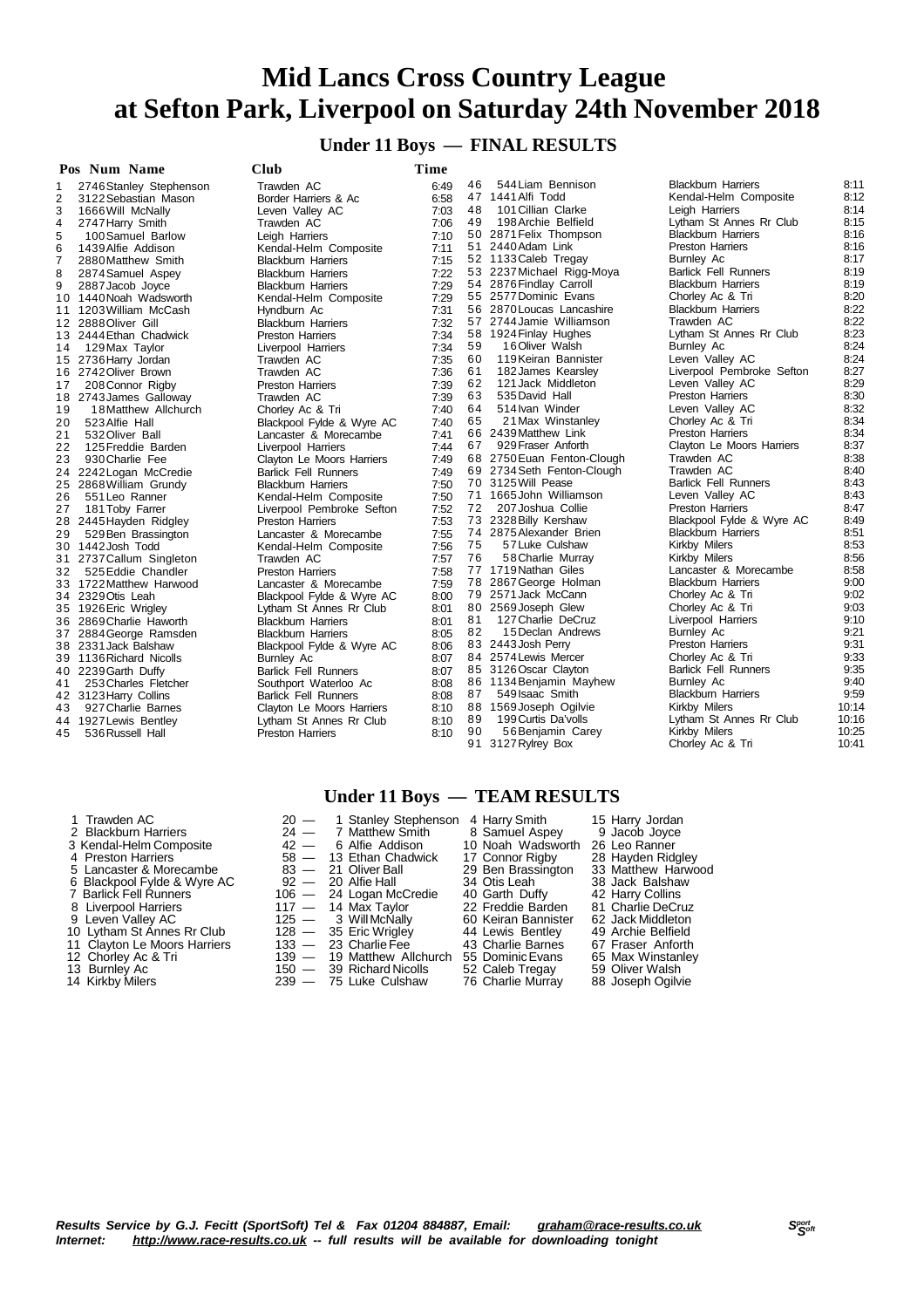**Under 13 Girls — FINAL RESULTS**

|                | Pos Num Name             | Club                        | Time  |    |                              |                           |       |
|----------------|--------------------------|-----------------------------|-------|----|------------------------------|---------------------------|-------|
| 1              | 122 Georgia Bell         | Leven Valley AC             | 11:42 | 39 | 265 Anna Whiteside           | Trawden AC                | 13:35 |
| $\overline{2}$ | 865 Helana White         | Clayton Le Moors Harriers   | 11:49 |    | 40 1966 Chloe Bousfield      | Liverpool Pembroke Sefton | 13:37 |
| 3              | 3128 Lara Bellingham     | Liverpool Harriers          | 11:52 | 41 | 150 Megan McMutrie           | Liverpool Harriers        | 13:39 |
| 4              | 3129 Evie Taylor         | Rossendale Harriers         | 11:56 |    | 42 2664 Isobel Beechey       | Trawden AC                | 13:41 |
| 5              | 1895 Sophie Bohannon     | Lytham St Annes Rr Club     | 12:01 |    | 43 2815 Isabelle Hartley     | <b>Blackburn Harriers</b> | 13:43 |
| 6              | 264 Joss Waiting         | Trawden AC                  | 12:03 | 44 | 864 Eleanor Edwards          | Clayton Le Moors Harriers | 13:44 |
| $\overline{7}$ | 3130 Harriet Bain        | Liverpool Harriers          | 12:07 | 45 | 189 Charlotte Kearsley       | Liverpool Pembroke Sefton | 13:45 |
| 8              | 149 Ella McMutrie        | Liverpool Harriers          | 12:12 |    | 46 1965 Alicia Woods         | Liverpool Pembroke Sefton | 13:46 |
| 9              | 105 Lily Edwards         | Leigh Harriers              | 12:21 |    | 47 1962 Hannah Williamson    | Liverpool Pembroke Sefton | 13:46 |
|                | 10 1704 Maddie Hutton    | Lancaster & Morecambe       | 12:24 |    | 48 2663 Leila Smithurst      | Trawden AC                | 13:49 |
| 11             | 2524 Lara Ingram-Weston  | Chorley Ac & Tri            | 12:28 |    | 49 2291 Olivia Sellars       | Blackpool Fylde & Wyre AC | 13:50 |
|                | 12 2533 Lucy Poole       | Chorley Ac & Tri            | 12:30 |    | 50 2825 Caroline Woodworth   | <b>Blackburn Harriers</b> | 13:55 |
| 13             | 863 Amelia Halstead      | Clayton Le Moors Harriers   | 12:31 |    | 51 2662 Ruby Fort            | Trawden AC                | 13:57 |
| 14             | 275 Hannah Culshaw       | Wigan & District Harriers   | 12:35 |    | 52 2521 Martha Singleton     | Chorley Ac & Tri          | 13:57 |
| 15             | 146 Mia Ireston          | Liverpool Harriers          | 12:36 |    | 53 1963 Georgia Hurst        | Liverpool Pembroke Sefton | 13:58 |
| 16             | 144 Emma Gittens         | Liverpool Harriers          | 12:36 | 54 | 141 Beatrix Cole             | Liverpool Harriers        | 14:01 |
| 17             | 1433 Sophie Cowin        | Kendal-Helm Composite       | 12:37 |    | 55 3131 Poppi Watson         | <b>Preston Harriers</b>   | 14:03 |
| 18             | 753 Emily Dean           | Southport Waterloo Ac       | 12:37 |    | 56 2289 Holly Tickle         | Blackpool Fylde & Wyre AC | 14:10 |
|                | 19 2402 Anna Thompson    | <b>Preston Harriers</b>     | 12:37 | 57 | 153 Hannah Suckling          | Liverpool Harriers        | 14:10 |
|                | 20 2293 Betty Kershaw    | Blackpool Fylde & Wyre AC   | 12:38 | 58 | 190 Anna Yates               | Liverpool Pembroke Sefton | 14:15 |
|                | 21 1276 Fayth Bowness    | TNC                         | 12:40 |    | 59 3132 Grac Wareing-Yeulett | <b>Preston Harriers</b>   | 14:18 |
|                | 22 2669 Eve Hartley      | Trawden AC                  | 12:42 | 60 | 147 Christiana Kelly         | Liverpool Harriers        | 14:22 |
|                | 23 2523 Louise Hallewell | Chorley Ac & Tri            | 12:55 |    | 61 3133 Rachel Curzon        | Liverpool Pembroke Sefton | 14:23 |
| 24             | 143 Alicia Evans         | Liverpool Harriers          | 12:59 |    | 62 1557 Amelia McCarthy      | Kirkby Milers             | 14:30 |
|                | 25 2823 Keira Haxton     | <b>Blackburn Harriers</b>   | 13:01 |    | 63 1964 Amy English          | Liverpool Pembroke Sefton | 14:35 |
|                | 26 2667 Isabel Holt      | Trawden AC                  | 13:05 |    | 64 3134 Jemima Fletcher      | Southport Waterloo Ac     | 14:39 |
|                | 27 2212 Ciara Duffy      | <b>Barlick Fell Runners</b> | 13:05 | 65 | 151 Phoebe Melia             | Liverpool Harriers        | 14:43 |
|                | 28 1274 Olivia Swarbrick | <b>TNC</b>                  | 13:06 |    | 66 3135 Lacy-Perkins Mega De | Lancaster & Morecambe     | 14:46 |
|                | 29 1130 Amelia Southam   | <b>Burnley Ac</b>           | 13:09 | 67 | 754 Apphia Keenan            | Southport Waterloo Ac     | 14:53 |
|                | 30 1170 Jasmine Barlow   | Leigh Harriers              | 13:14 | 68 | 154 Lottie Threadgold        | Liverpool Harriers        | 15:14 |
| 31             | 148 Mae Lawless          | Liverpool Harriers          | 13:15 | 69 | 2813Kady Thompson            | <b>Blackburn Harriers</b> | 15:26 |
|                | 32 2814 Molly Grimshaw   | <b>Blackburn Harriers</b>   | 13:28 |    | 70 1555 Sophie Ogilvie       | Kirkby Milers             | 15:46 |
|                | 33 2399 Megan Reynolds   | <b>Preston Harriers</b>     | 13:29 |    | 71 2397 Ella Sturzaker       | <b>Preston Harriers</b>   | 15:57 |
|                | 34 2288 Louisa Bradburn  | Blackpool Fylde & Wyre AC   | 13:30 | 72 | 145 Olivia Howard            | Liverpool Harriers        | 16:01 |
| 35             | 755 Libby Simpson        | Southport Waterloo Ac       | 13:30 | 73 | 521 Katelyn Swift            | Liverpool Pembroke Sefton | 16:05 |
|                | 36 2821 Kiera Booth      | <b>Blackburn Harriers</b>   | 13:31 |    | 74 1556 Aimee Clare          | Kirkby Milers             | 16:21 |
|                | 37 1432 Ella Martindale  | Kendal-Helm Composite       | 13:32 | 75 | 142 Madeline Courtney        | Liverpool Harriers        | 16:31 |
|                | 38 2665 Matilda Hird     | Trawden AC                  | 13:33 |    | 76 2290 Naomi Wrigley        | Blackpool Fylde & Wyre AC | 16:32 |

- 
- 
- 
- 
- 
- 
- 
- 
- 
- 

**Under 13 Girls — TEAM RESULTS** 1 Liverpool Harriers 18 - 3 Lara Bellingham 1 Harriet Bain 8 Ella McMutrie<br>
2 Chorley Ac & Tri 146 - 11 Lara Ingram-Weston 12 Lucy Poole 23 Louise Hallewell<br>
3 Trawden AC 54 - 6 Joss Waiting 22 Eve Hartley 26 Isabel Holt<br> 2 Chorley Ac & Tri 46 — 11 Lara Ingram-Weston 12 Lucy Poole 23 Louise Hallewell Trawden AC 54 — 6 Joss Waiting 22 Eve Hartley 26 IsabelHolt 4 Clayton Le Moors Harriers and the 21 Clayton Le Moors Harriers and 59  $-$  2 Helana White 13 Amelia Halstead 44 Eleanor Edwards<br>5 Blackburn Harriers and 5 32 Melia Halstead 44 Eleanor Edwards<br>6 Blackpool Fylde & Wyre AC 1 5 Blackburn Harriers 93 — 25 Keira Haxton 32 Molly Grimshaw 36 Kiera Booth 6 Blackpool Fylde & Wyre AC 103 — 20 Betty Kershaw 34 Louisa Bradburn 49 Olivia Sellars 8 Southport Waterloo Ac  $117 - 18$  Emily Dean 35 Libby Simpson 64 Jemima Fletcher

- 
- 

8 Blackpool Fylde & Wyre AC and Text of the Harveston 103 — 20 Betty Kershaw 34 Louisa Bradburn 49 Olivia Sellars<br>
7 Preston Harriers 107 — 19 Anna Thompson 33 Megan Reynolds 55 Poppi Watson<br>
8 Southport Waterloo Ac 117 — 9 Liverpool Pembroke Sefton 131 — 40 Chloe Bousfield 45 Charlotte Kearsley 46 Alicia Woods

- 
- 
- 
- 

Kirkby Milers 206 — 62 Amelia McCarthy 70 Sophie Ogilvie 74 Aimee Clare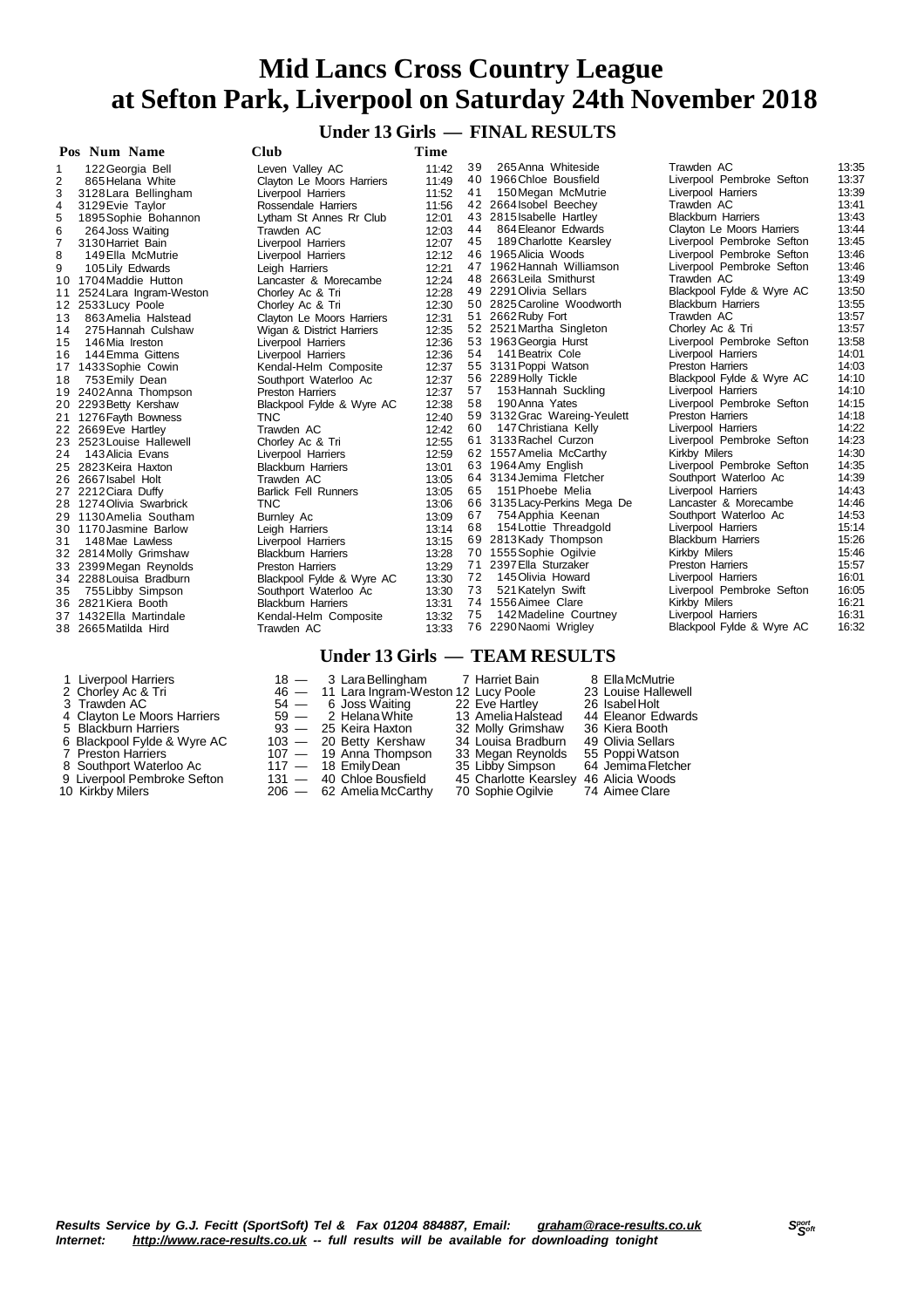**Race 4 - Under 13 Boys — FINAL RESULTS (\$=non-counter)**

|    | Pos Num Name               | $Cl$ ub                      | <b>Time</b> |    |                            |                           |       |
|----|----------------------------|------------------------------|-------------|----|----------------------------|---------------------------|-------|
|    | 3180 Liam McCay            | Liverpool Harriers           | 10:34       |    | 35 2753 Matthew Fleming    | Trawden AC                | 12:22 |
| 2  | 1288 Alfie Lamb            | <b>TNC</b>                   | 10:50       |    | 36 2752 Ben Stratton       | Trawden AC                | 12:23 |
| 3  | 2903 Isaac Butler          | <b>Blackburn Harriers</b>    | 11:13       |    | 37 1448 Jack Hewitson      | Kendal-Helm Composite     | 12:27 |
| 4  | 139 Max Webster            | Liverpool Harriers           | 11:15       | 38 | 138 Ben Taylor             | Liverpool Harriers        | 12:28 |
|    | 1446 Louis Bigland         | Kendal-Helm Composite        | 11:16       | 39 | 537 William Moorhouse      | <b>Preston Harriers</b>   | 12:30 |
| 6  | 2451 Jenson Warren         | <b>Preston Harriers</b>      | 11:19       |    | 40 2900 Saul Sharp         | <b>Blackburn Harriers</b> | 12:31 |
|    | 2902 Dexta Thompson        | <b>Blackburn Harriers</b>    | 11:21       | 41 | 3143 Joseph Marzollini     | Chorley Ac & Tri          | 12:31 |
| 8  | 210 Ben Dilworth           | <b>Preston Harriers</b>      | 11:24       |    | 42 1732 James Twigg        | Lancaster & Morecambe     | 12:37 |
| 9  | 2334 Rafael Eaton          | Blackpool Fylde & Wyre AC    | 11:28       | 43 | 2890 Benjamin Livesey      | <b>Blackburn Harriers</b> | 12:38 |
|    | 10 1180 Ethan Davies       | Leigh Harriers               | 11:28       | 44 | 934 Jenson Bentham         | Clayton Le Moors Harriers | 12:43 |
|    | 2899 Theo Watson           | <b>Blackburn Harriers</b>    | 11:30       |    | 45 2589 Alex Glew          | Chorley Ac & Tri          | 12:44 |
| 12 | 2581 Jack Lamb             | Chorley Ac & Tri             | 11:32       |    | 46 2006 Conrad Lucas       | Liverpool Pembroke Sefton | 12:49 |
| 13 | 1449 Jack Barker           | Kendal-Helm Composite        | 11:33       | 47 | 10 Alex Maude              | Blackpool Fylde & Wyre AC | 12:52 |
| 14 | 3137 Joseph Ormrod         | Rosendale Harriers           | 11:34       |    | 48 2008 James Roberts      | Liverpool Pembroke Sefton | 12:54 |
| 15 | 137 Josh Redmond           | Liverpool Harriers           | 11:35       | 49 | 187 Oliver Farrer          | Liverpool Pembroke Sefton | 13:02 |
| 16 | 3138 Luke Ward             | Southport Waterloo Ac        | 11:36       |    | 50 1928 Oliver Thomson     | Lytham St Annes Rr Club   | 13:05 |
| 17 | 140 Iwan Williams          | Liverpool Harriers           | 11:37       |    | 51 1179 William Cooper     | Leigh Harriers            | 13:06 |
| 18 | 2005 James Read            | Liverpool Pembroke Sefton    | 11:51       |    | 52 1445 Sam Greenep        | Kendal-Helm Composite     | 13:09 |
|    | 19 3139 Greg Barnard-Macke | Barrow & Furness Striders AC | 11:53       |    | 53 1726 Zach Earnshaw      | Lancaster & Morecambe     | 13:10 |
| 20 | 2898 Codie Dewhurst        | <b>Blackburn Harriers</b>    | 11:55       | 54 | 212 Jack Winstanley        | <b>Preston Harriers</b>   | 13:14 |
| 21 | 939 Robbie Smedley         | Clayton Le Moors Harriers    | 11:55       |    | 55 1731 Archie Honeysett   | Lancaster & Morecambe     | 13:16 |
|    | 22 3140 Will Lloyd         | Wigan & District Harriers    | 11:55       |    | 56 2582 Abel Lennighan     | Chorley Ac & Tri          | 13:27 |
| 23 | 2896 Daniel Smith          | <b>Blackburn Harriers</b>    | 11:57       |    | 57 2583 Isaac Lennighan    | Chorley Ac & Tri          | 13:33 |
| 24 | 30 George Dodgson          | Kendal-Helm Composite        | 12:02       |    | 58 1447 Oliver Willoughby  | Kendal-Helm Composite     | 13:42 |
| 25 | 528 James Brassington      | Lancaster & Morecambe        | 12:02       | 59 | 933 Guy Whalley            | Clayton Le Moors Harriers | 13:54 |
| 26 | 1993 Isaac Dickinson       | Liverpool Pembroke Sefton    | 12:04       | 60 | 938 Antoni Ignatiou        | Clayton Le Moors Harriers | 13:56 |
| 27 | 2754 Callum Osborne        | Trawden AC                   | 12:04       | 61 | 2448 Matthew Buttery       | <b>Preston Harriers</b>   | 14:00 |
|    | 28 1572 Derri Henderson    | <b>Kirkby Milers</b>         | 12:07       | 62 | 8 Lewis Hardman            | <b>Blackburn Harriers</b> | 14:08 |
|    | 29 2892 Jonathan Brindle   | <b>Blackburn Harriers</b>    | 12:10       | 63 | 29 James Sloss             | Kendal-Helm Composite     | 14:08 |
| 30 | 1996 James Gardner         | Liverpool Pembroke Sefton    | 12:12       |    | 64 1994 Sam Connor         | Liverpool Pembroke Sefton | 14:12 |
| 31 | 571 Sam Smalley            | <b>Preston Harriers</b>      | 12:15       |    | 65 1725 Benjamin Giles     | Lancaster & Morecambe     | 14:29 |
| 32 | 1443 Rio Egner             | Kendal-Helm Composite        | 12:16       |    | 66 2588 Lewis Warner-Jones | Chorley Ac & Tri          | 14:47 |
| 33 | 134 Orlando Hudson         | Liverpool Harriers           | 12:17       |    | 67 1667 Charlie Martin     | Leven Valley AC           | 15:16 |
|    | 34 1995 Evan Williams      | Liverpool Pembroke Sefton    | 12:19       | 68 | 62Xander Heaton            | Kirkby Milers             | 15:22 |

### **Race 4 - Under 13 Boys — TEAM RESULTS**

### **NOTE:Unattached and non-counters are DELETEDbefore teams are calculated**

| 1 Liverpool Harriers<br>2 Blackburn Harriers<br>3 Kendal-Helm Composite<br>4 Preston Harriers<br>5 Liverpool Pembroke Sefton<br>6 Trawden AC | $20 - 1$ Liam McCay<br>$21 - 3$ Isaac Butler<br>$42 - 5$ Louis Bigland<br>$45 - 6$ Jenson Warren<br>$74 - 18$ James Read<br>98 - 27 Callum Osborne | 4 Max Webster<br>7 Dexta Thompson<br>13 Jack Barker<br>8 Ben Dilworth<br>26 Isaac Dickinson<br>35 Matthew Fleming | 15 Josh Redmond<br>11 Theo Watson<br>24 George Dodgson<br>31 Sam Smallev<br>30 James Gardner<br>36 Ben Stratton |
|----------------------------------------------------------------------------------------------------------------------------------------------|----------------------------------------------------------------------------------------------------------------------------------------------------|-------------------------------------------------------------------------------------------------------------------|-----------------------------------------------------------------------------------------------------------------|
|                                                                                                                                              |                                                                                                                                                    |                                                                                                                   | 45 Alex Glew                                                                                                    |
| 7 Chorley Ac & Tri<br>8 Lancaster & Morecambe                                                                                                | $98 - 12$ Jack Lamb<br>120 - 25 James Brassington 42 James Twigg                                                                                   | 41 Joseph Marzollini                                                                                              | 53 Zach Earnshaw                                                                                                |
| 9 Clayton Le Moors Harriers                                                                                                                  | 124 - 21 Robbie Smedley                                                                                                                            | 44 Jenson Bentham                                                                                                 | 59 Guy Whalley                                                                                                  |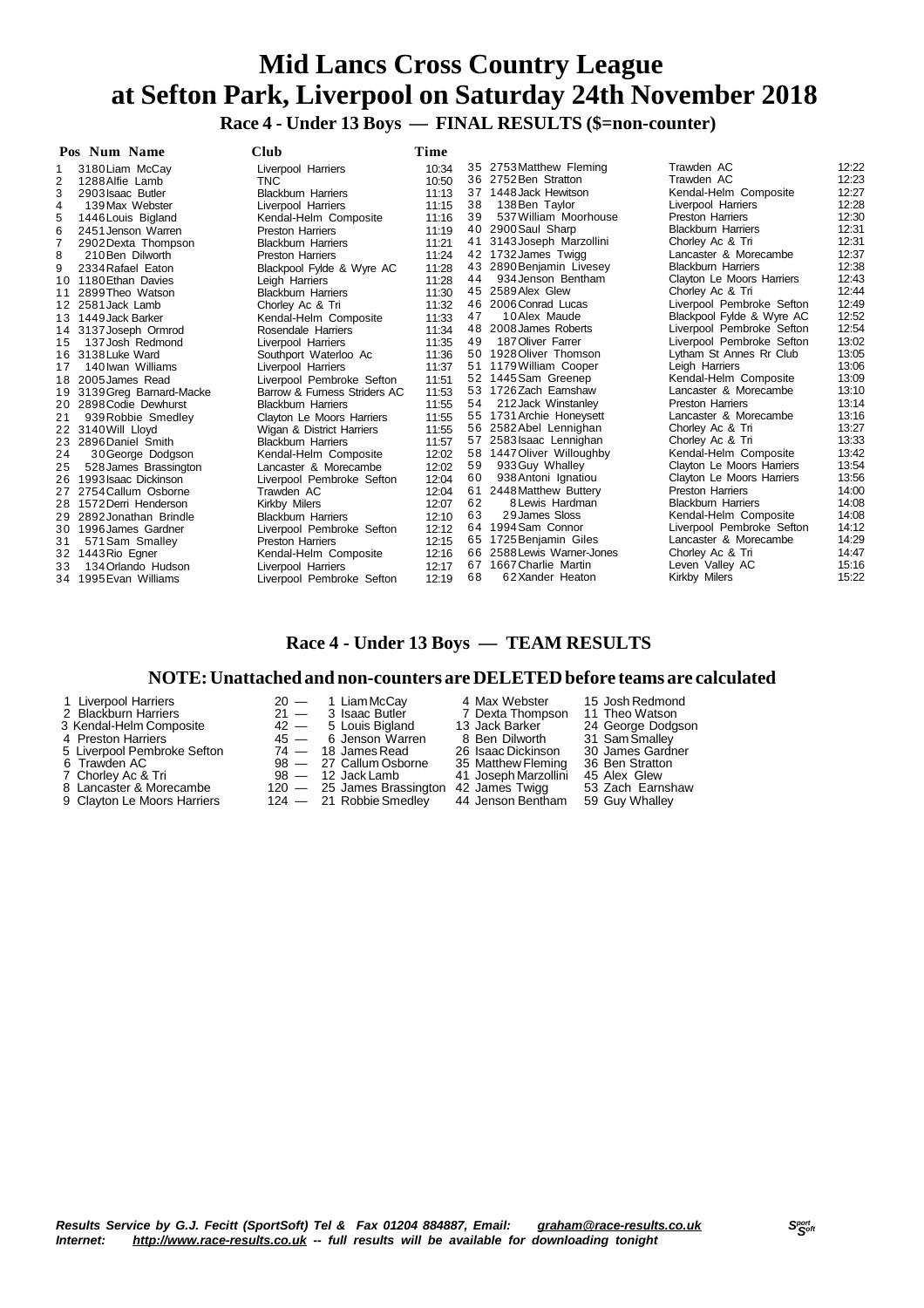**Race 4 - Under 15 Girls — FINAL RESULTS (\$=non-counter)**

|    | Pos Num Name             | Club                         | Time  |    |                           |                           |       |
|----|--------------------------|------------------------------|-------|----|---------------------------|---------------------------|-------|
|    | 765 Olivia Logan         | Southport Waterloo Ac        | 10:54 | 32 | 867 Imogen Ferguson       | Clayton Le Moors Harriers | 12:54 |
| 2  | 1240 Anna Mason          | Border Harriers & Ac         | 10:59 | 33 | 1969 Kate Sutcliffe       | Liverpool Pembroke Sefton | 12:54 |
| 3  | 2553 Olivia Leigh        | Chorley Ac & Tri             | 11:06 |    | 34 2673 Amelia Dugdale    | Trawden AC                | 12:55 |
| 4  | 1651 Olesia Winder       | Leven Valley AC              | 11:12 | 35 | 2826 Leah Hoole           | <b>Blackburn Harriers</b> | 12:58 |
| 5  | 3136 Faye O'Hare         | Liverpool Harriers           | 11:22 | 36 | 168 Caitlin O'Brien       | Liverpool Harriers        | 12:59 |
| 6  | 281 Ava Lloyd            | Wigan & District Harriers    | 11:30 |    | 37 2295 Bethany Whipp     | Blackpool Fylde & Wyre AC | 13:03 |
|    | 2413 Grace Brown         | <b>Preston Harriers</b>      | 11:38 | 38 | 1973 Emily Williamson     | Liverpool Pembroke Sefton | 13:03 |
| 8  | 2543 Maisie Burns        | Chorley Ac & Tri             | 11:43 | 39 | 2547 Amy Heaton           | Chorley Ac & Tri          | 13:06 |
| 9  | 2540 Gabrielle Hodson    | Chorley Ac & Tri             | 11:47 | 40 | 167 Isabel Leyland        | Liverpool Harriers        | 13:13 |
|    | 10 2410 Jessica Watson   | <b>Preston Harriers</b>      | 11:53 | 41 | 1975 Faye Hannaway        | Liverpool Pembroke Sefton | 13:17 |
| 11 | 219 Olivia Miller        | <b>Preston Harriers</b>      | 11:56 | 42 | 218 Jessica Lane          | <b>Preston Harriers</b>   | 13:17 |
|    | 12 3178 SNieve Robinson  | Leigh Harriers               | 12:04 |    | 43 2671 Ellie Singleton   | Trawden AC                | 13:19 |
|    | 13 2836 Eleesha Charnley | <b>Blackburn Harriers</b>    | 12:12 |    | 44 1653 Niamh McNally     | Leven Valley AC           | 13:23 |
| 14 | 2670 Abigail Stratton    | Trawden AC                   | 12:14 | 45 | 3144 - Clark Is Blakemore | Liverpool Harriers        | 13:23 |
| 15 | 1899 Madelane Markham    | Lytham St Annes Rr Club      | 12:16 | 46 | 2405 Emily Knell          | <b>Preston Harriers</b>   | 13:26 |
|    | 16 2550 Robyn Lee        | Chorley Ac & Tri             | 12:18 | 47 | 868 Hannah Eccles         | Clayton Le Moors Harriers | 13:31 |
|    | 17 3141 Libby Huxley     | <b>Preston Harriers</b>      | 12:18 | 48 | 169 Ella Radford          | Liverpool Harriers        | 13:34 |
|    | 18 3142 Faye Houghton    | <b>Preston Harriers</b>      | 12:20 | 49 | 2832 Rebecca Ramsden      | <b>Blackburn Harriers</b> | 13:35 |
| 19 | 70 Larissa Hannam        | Lancaster & Morecambe        | 12:21 |    | 50 1977 Freya Wissett     | Liverpool Pembroke Sefton | 13:36 |
| 20 | 1278 Emily Swarbrick     | <b>TNC</b>                   | 12:21 | 51 | 3145 Freya Nelson         | Leven Valley AC           | 13:38 |
| 21 | 165 Tamzin Dentith       | Liverpool Harriers           | 12:23 | 52 | 106 Charlotte Kilgallon   | Leigh Harriers            | 13:45 |
| 22 | 871 Sophie Ashworth      | Clayton Le Moors Harriers    | 12:25 | 53 | 2672 Paige Singleton      | Trawden AC                | 14:02 |
| 23 | 2407 Emily Reynolds      | <b>Preston Harriers</b>      | 12:27 |    | 54 3179\$Eva Murphy       | Leigh Harriers            | 14:11 |
| 24 | 869 Ella Dorrington-Levy | Clayton Le Moors Harriers    | 12:28 | 55 | 2537 Leah Monk            | Chorley Ac & Tri          | 14:16 |
| 25 | 1478 Laura Brown         | Barrow & Furness Striders AC | 12:30 | 56 | 3146 Faye Robinson        | Liverpool Harriers        | 14:22 |
|    | 26 2538 Katie Mathison   | Chorley Ac & Tri             | 12:33 | 57 | 1971 Ruth Usher           | Liverpool Pembroke Sefton | 14:31 |
| 27 | 1707 Kirsty Maher        | Lancaster & Morecambe        | 12:38 |    | 58 2408 Eva Sturzaker     | <b>Preston Harriers</b>   | 14:31 |
| 28 | 262 Eleanor James        | Southport Waterloo Ac        | 12:41 | 59 | 763 Katie Piercy          | Southport Waterloo Ac     | 15:03 |
| 29 | 2297 Lucy Tickle         | Blackpool Fylde & Wyre AC    | 12:42 | 60 | 164 Isobel Davidson       | Liverpool Harriers        | 15:06 |
|    | 30 2831 Hollie Cubbon    | <b>Blackburn Harriers</b>    | 12:45 | 61 | 760 Millie Ireland        | Southport Waterloo Ac     | 15:21 |
|    | 31 1708 Amelie Earnshaw  | Lancaster & Morecambe        | 12:52 |    | 62 2830 Holly Sousa       | <b>Blackburn Harriers</b> | 15:58 |

### **Race 4 - Under 15 Girls — TEAM RESULTS**

#### **NOTE:Unattached and non-counters are DELETEDbefore teams are calculated**

- 1 Chorley Ac & Tri 20 3 Olivia Leigh 8 Maisie Burns 9 Gabrielle Hodson<br>
2 Preston Harriers 28 7 Grace Brown 10 Jessica Watson 11 Olivia Miller<br>
3 Liverpool Harriers 60 5 Faye O'Hare 20 Tamzin Dentith 35 Caitlin O'Bri Preston Harriers 28 — 7 Grace Brown 10 Jessica Watson 11 OliviaMiller Liverpool Harriers 60 — 5 Faye O'Hare 20 TamzinDentith 35 CaitlinO'Brien Lancaster & Morecambe 74 — 18 Larissa Hannam 26 Kirsty Maher 30 Amelie Earnshaw Clayton Le Moors Harriers 75 — 21 Sophie Ashworth 23 Ella Dorrington-Levy31 ImogenFerguson 6 Blackburn Harriers 75 — 12 Eleesha Charnley 29 Hollie Cubbon 34 Leah Hoole<br>
7 Southport Waterloo Ac 85 — 1 Olivia Logan 27 Eleanor James 57 Katie Piercy<br>
8 Trawden AC 88 — 13 Abigail Stratton 33 Amelia Dugdale 42 Ellie S Southport Waterloo Ac 85 — 1 Olivia Logan 27 Eleanor James 57 Katie Piercy
- 
- 
- 10 Liverpool Pembroke Sefton

8 Trawden AC 88 — 13 Abigail Stratton 33 Amelia Dugdale 42 Ellie Singleton

Leven Valley AC 97 — 4 Olesia Winder 43 NiamhMcNally 50 Freya Nelson

- 
- 
-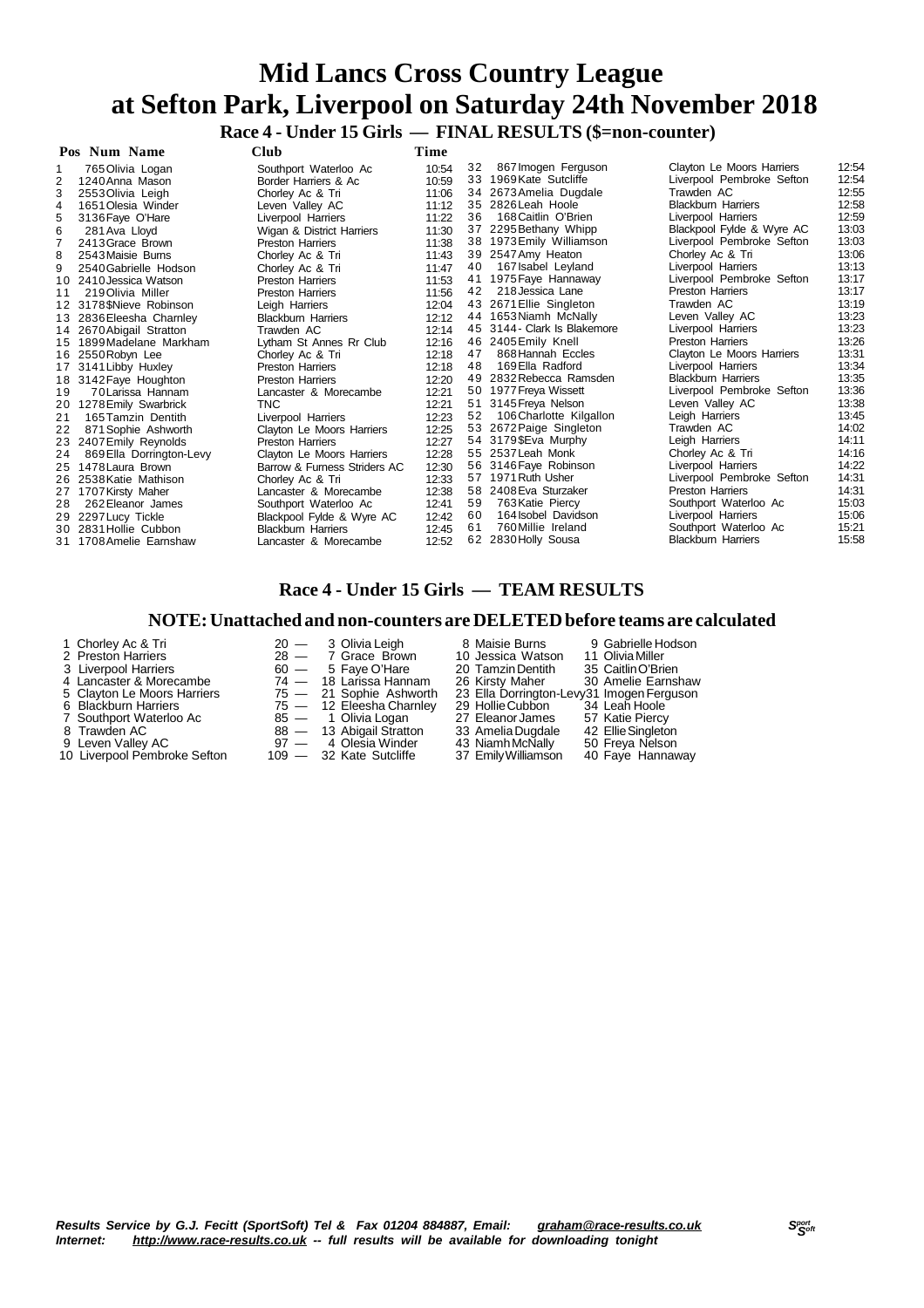**Race 5 - Under 15 Boys — FINAL RESULTS**

|     | Pos Num Name              | <b>Club</b>                 | Time  |    |                            |                           |       |
|-----|---------------------------|-----------------------------|-------|----|----------------------------|---------------------------|-------|
|     | 1740 Rhys Ashton          | Lancaster & Morecambe       | 9:41  |    | 35 2455 Charlie Haigh      | <b>Preston Harriers</b>   | 11:31 |
| 2   | 3148 Fraser Sproul        | Kendal-Helm Composite       | 9:47  |    | 36 3157 Finley Corkhill    | Leven Valley AC           | 11:31 |
|     | 2461 Thomas Durney        | <b>Preston Harriers</b>     | 10:10 |    | 37 1739 Alex Blessington   | Lancaster & Morecambe     | 11:35 |
| 4   | 2248 Jack Villiers        | <b>Barlick Fell Runners</b> | 10:16 |    | 38 2021 Jared Nicholls     | Liverpool Pembroke Sefton | 11:37 |
| 5   | 161 Charlie Teare         | Liverpool Harriers          | 10:17 |    | 39 1737 Thomas McGrattan   | Lancaster & Morecambe     | 11:37 |
| 6   | 24 Daniel Lilley          | Chorley Ac & Tri            | 10:20 |    | 40 2017 Nicholas Usher     | Liverpool Pembroke Sefton | 11:46 |
|     | 2023 Jake Dickinson       | Liverpool Pembroke Sefton   | 10:21 | 41 | 943 William Nicholls       | Clayton Le Moors Harriers | 11:48 |
| 8   | 946 Jackson McKay         | Clayton Le Moors Harriers   | 10:22 | 42 | 202 Louis Eunson           | Lytham St Annes Rr Club   | 11:49 |
| 9   | 3151 Alex Kerfoot         | <b>Preston Harriers</b>     | 10:28 | 43 | 159 Benjamin Roach         | Liverpool Harriers        | 11:58 |
| 10  | 193 Andrew Storch         | Liverpool Pembroke Sefton   | 10:32 |    | 44 2906 Joseph Joyce       | <b>Blackburn Harriers</b> | 12:02 |
| 11  | 1738 Tobias Swarbrick     | Lancaster & Morecambe       | 10:32 | 45 | 158 Conal McMahon          | Liverpool Harriers        | 12:03 |
|     | 12 3152 Thom Barnes       | <b>Preston Harriers</b>     | 10:36 |    | 46 2913 George Whittaker   | <b>Blackburn Harriers</b> | 12:07 |
| 13. | 2024 Mark Roberts         | Liverpool Pembroke Sefton   | 10:41 | 47 | 9 Jack Paget-Fowler        | <b>Blackburn Harriers</b> | 12:08 |
| 14  | 2015 Michael Henderson    | Liverpool Pembroke Sefton   | 10:41 | 48 | 807 Sam Coupland           | Southport Waterloo Ac     | 12:08 |
| 15  | 556 Connor Fletcher       | Wigan & District Harriers   | 10:45 | 49 | 947 Lennon Jackson         | Clayton Le Moors Harriers | 12:16 |
|     | 16 2337 Luke Rawcliffe    | Blackpool Fylde & Wyre AC   | 10:45 |    | 50 1573 Cameron Oliver     | Kirkby Milers             | 12:17 |
| 17  | 3154 Sam Gilson           | Unattached                  | 10:45 | 51 | 2909 Thomas Brooks         | <b>Blackburn Harriers</b> | 12:19 |
|     | 18 1455 Henry Hunter      | Kendal-Helm Composite       | 10:48 |    | 52 2912 Danny Woodcock     | <b>Blackburn Harriers</b> | 12:21 |
| 19  | 160 Harry Sweeney         | Liverpool Harriers          | 10:50 | 53 | 192 Thomas Liggat          | Liverpool Pembroke Sefton | 12:23 |
| 20  | 1452 Harry Bowen          | Kendal-Helm Composite       | 10:59 | 54 | 191 Charlie Campbell       | Liverpool Pembroke Sefton | 12:27 |
| 21  | 3155 Jacob Nelson         | Leven Valley AC             | 11:00 | 55 | 2905 Sebastian Burton      | <b>Blackburn Harriers</b> | 12:29 |
|     | 22 2590 Josh Geary        | Chorley Ac & Tri            | 11:02 |    | 56 2453 Vladimir Wiggins   | <b>Preston Harriers</b>   | 12:34 |
|     | 23 1459 John Egner        | Kendal-Helm Composite       | 11:04 | 57 | 215 William Kay            | <b>Preston Harriers</b>   | 12:36 |
| 24  | 155 Matthew Brennan       | Liverpool Harriers          | 11:05 | 58 | 806 James Pike             | Southport Waterloo Ac     | 13:00 |
|     | 25 2758 Harry Beechey     | Trawden AC                  | 11:07 | 59 | 203 Ben Gregson            | Lytham St Annes Rr Club   | 13:02 |
|     | 26 3156 Tom Brailsford    | Kendal-Helm Composite       | 11:11 | 60 | 2904 Rory Teare            | <b>Blackburn Harriers</b> | 13:13 |
| 27  | 520 Se Loughlin           | Liverpool Pembroke Sefton   | 11:12 | 61 | 945 Theo Burfield          | Clayton Le Moors Harriers | 13:24 |
|     | 28 2016 Gideon Lucas      | Liverpool Pembroke Sefton   | 11:13 | 62 | 63 Joseph Allen            | Kirkby Milers             | 13:36 |
|     | 2910 Pomfret Kyle Taylor  | <b>Blackburn Harriers</b>   | 11:20 | 63 | 213 Keelan Goodwin         | <b>Preston Harriers</b>   | 13:50 |
|     | 30 2454 Thomas Chadwick   | <b>Preston Harriers</b>     | 11:23 |    | 64 2010 Jack Hitchmough    | Liverpool Pembroke Sefton | 13:59 |
| 31  | 1576 Charlie Deakin       | Kirkby Milers               | 11:25 |    | 65 2011 Daniel Rathbone    | Liverpool Pembroke Sefton | 14:16 |
|     | 32 2915 Ethan Barbarewicz | <b>Blackburn Harriers</b>   | 11:27 | 66 | 214 Harry Hutchinson       | <b>Preston Harriers</b>   | 14:29 |
| 33  | 156 Alex Kelly            | Liverpool Harriers          | 11:29 |    | 67 2756 Sims Joe Mackenzie | Trawden AC                | 17:05 |
|     | 34 1451 Ben Greenep       | Kendal-Helm Composite       | 11:30 |    |                            |                           |       |

### **Race 5 - Under 15 Boys — TEAM RESULTS**

#### **NOTE:Unattached and non-counters are DELETEDbefore teams are calculated**

| 1 Preston Harriers          | $24 - 3$ Thomas Durney                                            | 9 Alex Kerfoot                    | 12 Thom Barnes      |
|-----------------------------|-------------------------------------------------------------------|-----------------------------------|---------------------|
| 2 Liverpool Pembroke Sefton | 30 - 7 Jake Dickinson                                             | 10 Andrew Storch                  | 13 Mark Roberts     |
| 3 Kendal-Helm Composite     | 38 - 2 Fraser Sproul                                              | 17 Henry Hunter                   | 19 Harry Bowen      |
| 4 Liverpool Harriers        | 46 - 5 Charlie Teare                                              | 18 Harry Sweeney                  | 23 Matthew Brennan  |
| 5 Lancaster & Morecambe     | $48 - 1$ Rhvs Ashton                                              | 11 Tobias Swarbrick               | 36 Alex Blessington |
| 6 Clayton Le Moors Harriers | 96 — 8 Jackson McKav                                              | 40 William Nicholls               | 48 Lennon Jackson   |
| 7 Blackburn Harriers        | 102 - 28 Pomfret Kyle Taylor 31 Ethan Barbarewicz 43 Joseph Joyce |                                   |                     |
| 8 Kirkby Milers             | 140 — 30 Charlie Deakin                                           | 49 Cameron Oliver 61 Joseph Allen |                     |

### **Race 5 - Under 17 Women — FINAL RESULTS**

|                | Pos Num Name             | Club                      | Time  |    |                             |                           |       |
|----------------|--------------------------|---------------------------|-------|----|-----------------------------|---------------------------|-------|
|                | 1 1241 Olivia Mason      | Border Harriers & Ac      | 15:31 |    | 10 1983 Jennifer Williamson | Liverpool Pembroke Sefton | 18:26 |
|                | 2 3147 Keeley Hodgkinson | Leigh Harriers            | 16:06 | 11 | 873 Nicola Moynihan         | Clayton Le Moors Harriers | 18:47 |
|                | 3 3149 Ella Mcniven      | Liverpool Harriers        | 16:25 | 12 | 769 Lilly-Ann Grayson       | Southport Waterloo Ac     | 18:48 |
| $\overline{4}$ | 283 Charlotte Edwards    | Wigan & District Harriers | 17:05 | 13 | 772 Jessica Dean            | Southport Waterloo Ac     | 18:58 |
|                | 5 3150 Amy-Nicola Davies | <b>Blackburn Harriers</b> | 17.24 | 14 | 768 Freva Walsh             | Southport Waterloo Ac     | 19:22 |
|                | 6 2305 Danielle Whipp    | Blackpool Fylde & Wyre AC | 17:57 |    | 15 3153 Phoebe Lucas        | Liverpool Pembroke Sefton | 20:09 |
|                | 7 2555 Bethany Reid      | Chorley Ac & Tri          | 18:09 |    | 16 2839 Hollie Oldham       | <b>Blackburn Harriers</b> | 20:46 |
|                | 8 2677 Jasmine Aherne    | Trawden AC                | 18:15 |    | 17 2838 Alex Taylor         | <b>Blackburn Harriers</b> | 22:19 |
| 9              | 173 Niamh Donnelly       | Liverpool Harriers        | 18:21 |    | 18 116 Annabelle Sharrock   | Leigh Harriers            | 24:00 |

### **Race 5 - Under 17 Women — TEAM RESULTS**

#### **NOTE:Unattached and non-counters are DELETEDbefore teams are calculated**

| 1 Blackburn Harriers    | 38 - 5 Amv-Nicola Davies 16 Hollie Oldham | 17 Alex Tavlor |
|-------------------------|-------------------------------------------|----------------|
| 2 Southport Waterloo Ac | 39 — 12 Lilly-Ann Grayson 13 Jessica Dean | 14 Freya Walsh |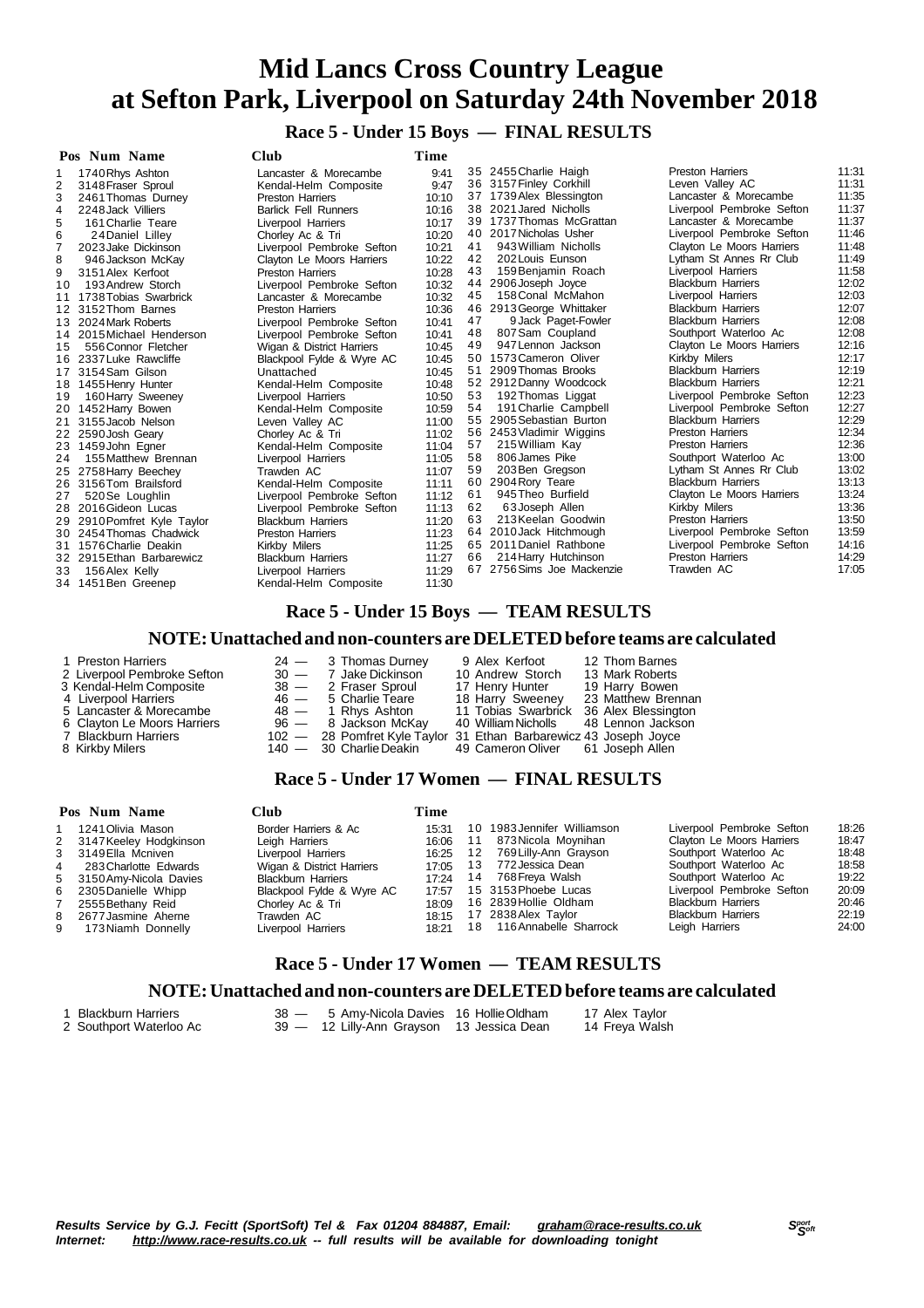**Race 6 - Under 17 Men — FINAL RESULTS**

|    | Pos Num Name            | <b>Club</b>               | Time  |    |                          |                           |       |
|----|-------------------------|---------------------------|-------|----|--------------------------|---------------------------|-------|
|    | 3181 Benjamin Preedy    | Preston Harriers          | 17:32 |    | 22 2339 James Smith      | Blackpool Fylde & Wyre AC | 20:07 |
| 2  | 1624 Matthew Mackay     | Rossendale Harriers       | 17:37 | 23 | 949 Michael Stevens      | Clayton Le Moors Harriers | 20:12 |
| 3  | 1295 Samuel Almond      | TNC.                      | 18:04 | 24 | 172 Mackenzie Woodward   | Liverpool Harriers        | 20:13 |
| 4  | 2917 Matthew Ramsden    | <b>Blackburn Harriers</b> | 18:12 |    | 25 1618 Ryan Heneghan    | Rossendale Harriers       | 20:17 |
| 5  | 2342 Jake Dudley        | Blackpool Fylde & Wyre AC | 18:19 |    | 26 2341 Jack Tickle      | Blackpool Fylde & Wyre AC | 20:19 |
| 6  | 3158 Matthew Fazakerley | Preston Harriers          | 18:20 | 27 | 13 Mitchell Liddle       | Border Harriers & Ac      | 20:23 |
|    | 1616 Max Cunningham     | Rossendale Harriers       | 18:30 |    | 28 2598 Luke Wilson      | Chorley Ac & Tri          | 20:40 |
| 8  | 1617 Joel Taylor        | Rossendale Harriers       | 18:33 | 29 | 948 Peter Stevens        | Clayton Le Moors Harriers | 20:42 |
| 9  | 2921 Sam Hodkinson      | <b>Blackburn Harriers</b> | 18:55 |    | 30 2920 Jamie Teare      | <b>Blackburn Harriers</b> | 20:49 |
| 10 | 1623 Benjamin Forrest   | Rossendale Harriers       | 19:02 |    | 31 1622 Benjamin Kirkman | Rossendale Harriers       | 21:04 |
| 11 | 2028 Oliver Sutcliffe   | Liverpool Pembroke Sefton | 19:07 |    | 32 1619 Charlie Taylor   | Rossendale Harriers       | 21:31 |
|    | 12 2599 Ben Wilson      | Chorley Ac & Tri          | 19:18 |    | 33 2026 Daniel Howells   | Liverpool Pembroke Sefton | 21:40 |
|    | 13 1742 Lukas Eichmeyer | Lancaster & Morecambe     | 19:30 | 34 | 71 Oliver Beaumont       | Lancaster & Morecambe     | 21:44 |
|    | 14 1040 Connor O'Hara   | Glaxo Hoad Hill Harriers  | 19:32 |    | 35 2918 Harry Wilkin     | <b>Blackburn Harriers</b> | 21:57 |
|    | 15 1673 Sam McSherry    | Leven Vallev AC           | 19:36 |    | 36 1672 Harvey Cooper    | Leven Vallev AC           | 23:24 |
|    | 16 1620 Kurtis Mitton   | Rossendale Harriers       | 19:39 | 37 | 952 Josh Hall            | Clayton Le Moors Harriers | 23:36 |
| 17 | 1464 Jacob Smith        | Kendal-Helm Composite     | 19:44 | 38 | 111 Shea Mellor          | Leigh Harriers            | 23:52 |
|    | 18 2025 Fletcher Foster | Liverpool Pembroke Sefton | 19:47 |    | 39 1674 Adam Williamson  | Leven Valley AC           | 24:16 |
| 19 | 222 Harry Everett       | <b>Preston Harriers</b>   | 19:55 |    | 40 3159 Harry Sanderson  | Kendal-Helm Composite     | 26:03 |
| 20 | 110 Joel Denton         | Leigh Harriers            | 19:57 | 41 | 65 Ben Cook              | Kirkby Milers             | 27:13 |
|    | 21 2027 Thomas Corcoran | Liverpool Pembroke Sefton | 20:05 |    | 42 2462 Arran Baldwin    | Preston Harriers          | 31:03 |

### **Race 6 - Under 17 Men — TEAM RESULTS**

| 1 Rossendale Harriers<br>2 Preston Harriers<br>3 Blackburn Harriers<br>4 Liverpool Pembroke Sefton<br>5 Blackpool Fylde & Wyre AC<br>6 Clayton Le Moors Harriers<br>7 Leven Valley AC | 17 - 2 Matthew Mackay<br>$26 - 1$ Benjamin Preedy<br>43 - 4 Matthew Ramsden<br>$50 - 11$ Oliver Sutcliffe<br>53 - 5 Jake Dudley<br>89 - 23 Michael Stevens<br>$90 - 15$ Sam McSherry | 7 Max Cunningham 8 Joel Taylor<br>6 Matthew Fazakerley19 Harry Everett<br>9 Sam Hodkinson 30 Jamie Teare<br>18 Fletcher Foster<br>22 James Smith<br>29 Peter Stevens<br>36 Harvey Cooper | 21 Thomas Corcoran<br>26 Jack Tickle<br>37 Josh Hall<br>39 Adam Williamson |
|---------------------------------------------------------------------------------------------------------------------------------------------------------------------------------------|--------------------------------------------------------------------------------------------------------------------------------------------------------------------------------------|------------------------------------------------------------------------------------------------------------------------------------------------------------------------------------------|----------------------------------------------------------------------------|
|                                                                                                                                                                                       |                                                                                                                                                                                      |                                                                                                                                                                                          |                                                                            |

#### **Race 6 - Ladies under 20**

|              | Pos Num Name Cat/Pos    | <b>Club</b>                        | Time  |
|--------------|-------------------------|------------------------------------|-------|
| $\mathbf{1}$ | 2307 Jessica Rogers     | L20 1 Blackpool Fylde & Wyre AC    | 32:21 |
| 2            | 1140 Jemma Cliff        | L20 2 Lancaster University         | 35:46 |
|              | 3 557 Jenny Cooper      | L20 3 Lancaster University         | 38:33 |
| 4            | 245 Corrina Howorth     | L20 4 Rossendale Harriers          | 44:11 |
| 5            | 2425 Emily Wiggins      | L <sub>20</sub> 5 Preston Harriers | 44:27 |
|              | 6 1561 Rebecca Harrison | L20 6 Kirkby Milers                | 53:08 |

### **Race 6 - Ladies under 20 — TEAM RESULTS**

#### **No complete teams**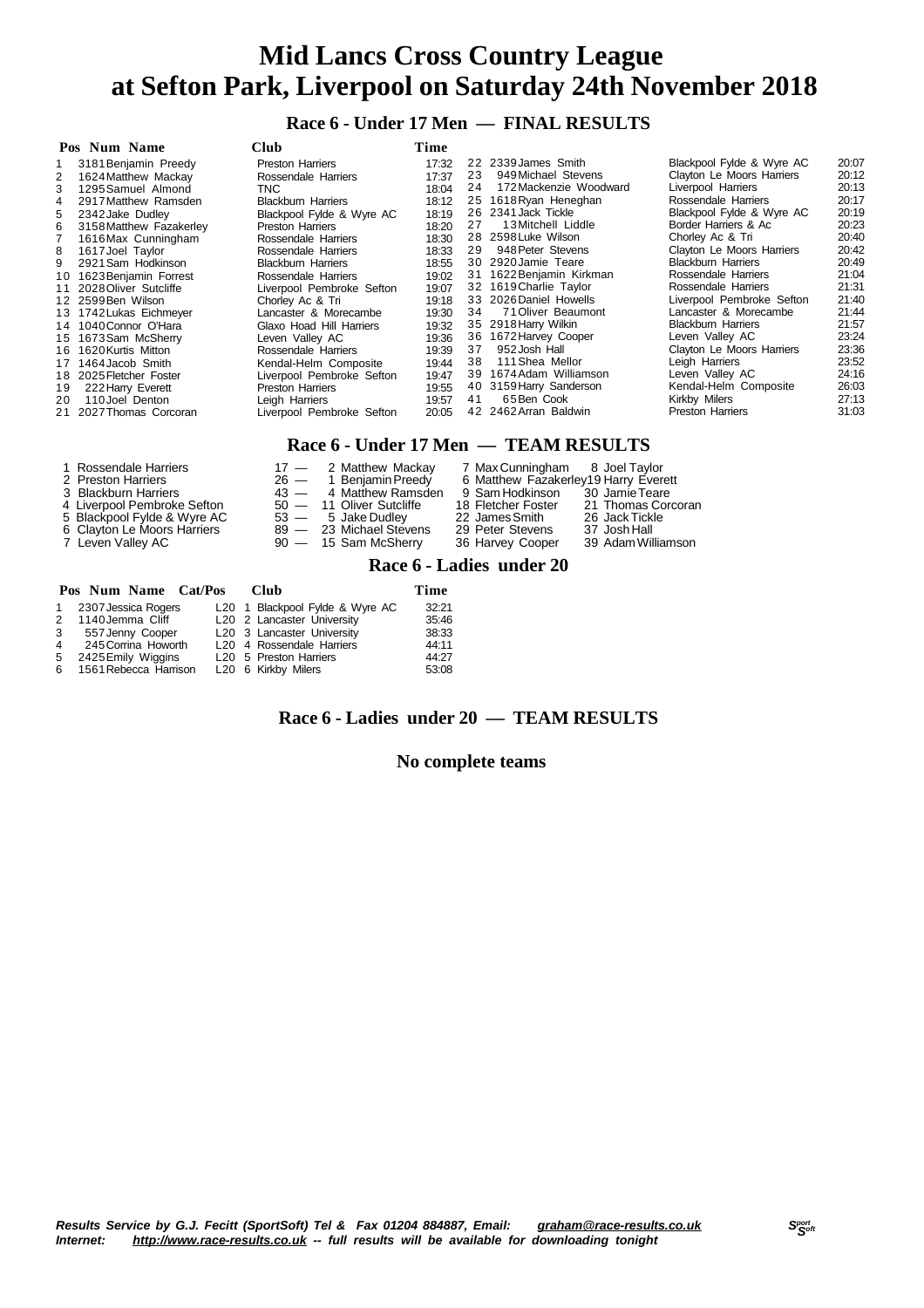## **Race 6 - Ladies over 18**

|          | Pos Num Name Cat/Pos                                         |        | Club                                                                      | Time           |                                                           |           |                                                                       |                |
|----------|--------------------------------------------------------------|--------|---------------------------------------------------------------------------|----------------|-----------------------------------------------------------|-----------|-----------------------------------------------------------------------|----------------|
| 1        | 2848 Jessica Judd                                            | L      | 1 Blackburn Harriers                                                      | 27:11          | 919 Irene Roche<br>83                                     |           | L55 5 Clayton Le Moors Harriers                                       | 39:43          |
| 2        | 3160 Eleanor Davis                                           | L      | 2 Preston Harriers                                                        | 27:45          | 84 1512 Hazel Clark<br>85 2323 Andrea Smith               |           | L3527 Kendal AA C<br>L4521 Blackpool Fylde & Wyre AC                  | 39:44<br>39:46 |
| 3        | 570 Jacqueline Fairchild L                                   |        | 3 Preston Harriers                                                        | 28:03          | 884 Lisa Ellis<br>86                                      |           | L3528 Clayton Le Moors Harriers                                       | 39:46          |
| 4<br>5   | 1991 Kirsty Longley<br>3161 Abigail Howarth                  | L.     | L35 1 Liverpool Pembroke Sefton<br>5 Leigh Harriers                       | 28:26<br>28:33 | 87 1522 Carolyn Kevan                                     |           | L55 6 Kendal AA C                                                     | 39:52          |
| 6        | 1905 Liz Abbot                                               |        | L35 2 Lytham St Annes Rr Club                                             | 29:01          | 88<br>912 Julia Rushton                                   |           | L4522 Clayton Le Moors Harriers                                       | 39:57          |
| 7        | 3162 Rosie Johnson                                           | L      | 7 Liverpool Pembroke Sefton                                               | 29:04          | 89 2719 Caroline Fleming                                  |           | L4523 Trawden AC                                                      | 40:02          |
| 8        | 3163 Rachael Burns                                           | L      | 8 Liverpool Harriers                                                      | 29:38          | 90 2432 Vicki Sherrington                                 | L.        | L4524 Preston Harriers                                                | 40:04<br>40:06 |
| 9        | 1243 Rhiannon Douglas                                        | L      | 9 Border Harriers & Ac                                                    | 30:19          | 91 3172 Claire Godfrey<br>92 1144 Katherine Holmes        | L.        | 91 Garstang Running Club<br>92 Lancaster University                   | 40:09          |
| 10       | 3164 Hannah Delaney                                          | L      | 10 Liverpool Harriers                                                     | 30:38          | 93 1033 Stevie Barron                                     |           | L55 7 Glaxo Hoad Hill Harriers                                        | 40:14          |
| 11       | 6 Annabel Ralph<br>12 2846 Katie Buckingham                  | L<br>L | 11 Blackburn Harriers<br>12 Blackburn Harriers                            | 30:44<br>32:01 | 94 1511 Rachel Mann                                       |           | L3529 Kendal AA C                                                     | 40:15          |
|          | 13 3176 Carmen Bryne                                         | L.     | 13 Blackburn Harriers                                                     | 32:11          | 95<br>564 Paula Plowman                                   |           | L55 8 Red Rose Runners                                                | 40:22          |
|          | 14 2307 Jessica Rogers                                       |        | L20 1 Blackpool Fylde & Wyre AC                                           | 32:21          | 96 1287 Kerry Davies                                      | L4525 TNC |                                                                       | 40:26          |
|          | 15 2862 Joanne Nelson                                        |        | L45 1 Blackburn Harriers                                                  | 32:29          | 97 2860 Michelle Teare<br>98<br>50 Kirsty Giller          | L.        | L4526 Blackburn Harriers<br>98 Kirkby Milers                          | 40:55<br>40:57 |
|          | 16 1912 Catherine Carrdus                                    |        | L45 2 Lytham St Annes Rr Club                                             | 32:32          | 99 2063Kath Hoyer                                         |           | L55 9 Wesham Road Runners                                             | 40:59          |
|          | 17 2135 Danielle Brearton                                    |        | L35 3 Wigan & District Harriers                                           | 32:52          | 100 2709 Jenny McAndrew                                   |           | L3530 Trawden AC                                                      | 41:02          |
|          | 18 3165 Char Wilson-DewhurstL<br>19 1513 Sally Ford          |        | 18 Liverpool Harriers<br>L35 4 Kendal AA C                                | 32:59<br>33:18 | 101 1211 Elizabeth Anderson L 101 Garstang Running Club   |           |                                                                       | 41:09          |
|          | 20 1109 Emma Johnston                                        | L.     | 20 Helm Hill Runners                                                      | 33:26          | 102 1352 Helen Marr                                       |           | L3531 Walney Wind Cheetahs                                            | 41:17          |
|          | 21 1914 Joanna Goorney                                       |        | L45 3 Lytham St Annes Rr Club                                             | 33:30          | 103 -<br>94 Eleanor Walkerdine L 103 Lancaster University |           |                                                                       | 41:19          |
| 22       | 787 Clare Constable                                          |        | L45 4 Southport Waterloo Ac                                               | 33:54          | 104 1348 Laura Leigh<br>105 1907 Claire Markham           |           | L3532 Walney Wind Cheetahs<br>L4527 Lytham St Annes Rr Club           | 41:19<br>41:28 |
|          | 23 2854 Carly Edwards                                        | L.     | 23 Blackburn Harriers                                                     | 34:06          | 106 790 Helen Lodge                                       |           | L4528 Southport Waterloo Ac                                           | 41:35          |
| 24       | 123 Hannah Hughes                                            | L.     | 24 Liverpool Harriers                                                     | 34:07<br>34:07 | 107 266 Paula Herbert                                     |           | L4529 Walney Wind Cheetahs                                            | 41:36          |
| 26       | 25 2132 Laura Dootson<br>90 Josie Hull                       | L.     | L35 5 Wigan & District Harriers<br>26 Lancaster University                | 34:11          | 1081523Dianne Priestley                                   |           | L65 1 Kendal AA C                                                     | 41:43          |
| 27       | 777 Tracy Allan                                              |        | L35 6 Southport Waterloo Ac                                               | 34:13          | 109 533 Victoria Holgate                                  |           | L3533 Lancaster & Morecambe                                           | 41:46          |
| 28       | 1906 Melanie Koth                                            |        | L45 5 Lytham St Annes Rr Club                                             | 34:27          | 1101489 Catherine Grisdale                                |           | L5510 Barrow & Furness Striders AC                                    | 41:52          |
| 29       | 2326 Bev Wright                                              |        | L55 1 Blackpool Fylde & Wyre AC                                           | 34:31          | 1111568 Bhavna Mistry<br>1121656 Louise Gill              |           | L4530 Kirkby Milers<br>L 112 Leven Valley AC                          | 41:59<br>42:14 |
| 30       | 612 Jenny Wren                                               | L.     | 30 Preston Harriers                                                       | 34:44          | 113 1345 Jenny Fazackerley                                |           | L 113 Walney Wind Cheetahs                                            | 42:17          |
|          | 31 2149 Jayne Taylor<br>32 1759 Jackie Price                 |        | L55 2 Wigan & District Harriers<br>L35 7 Astley & Tyldesley               | 34:44<br>34:52 | 114 99 Brenda Wane                                        |           | L5511 Leigh Harriers                                                  | 42:18          |
|          | 33 2857 Janine Fallon                                        |        | L35 8 Blackburn Harriers                                                  | 34:53          | 115 1012 Leanne Bayliff                                   |           | L3534 Glaxo Hoad Hill Harriers                                        | 42:23          |
|          | 34 1244 Rachel Brown                                         | L.     | 34 Border Harriers & Ac                                                   | 34:58          | 116 1658 Fiona Bannister                                  |           | L3535 Leven Valley AC                                                 | 42:33          |
| 35       | 93 Natalie Thompson                                          | L.     | 35 Lancaster University                                                   | 34:58          | 117 1487 Sonja Farish<br>118 580Zoe Batty                 |           | L4531 Barrow & Furness Striders AC<br>L3536 Garstang Running Club     | 42:53<br>42:58 |
| 36       | 271 Serena Edmonds                                           | L.     | 36 Wigan & District Harriers                                              | 35:12          | 1191562 Stephanie Donald                                  |           | L 119 Kirkby Milers                                                   | 43:06          |
| 37       | 888 Michelle Abbott                                          |        | L35 9 Clayton Le Moors Harriers                                           | 35:15          | 120 798 Susan Stewart                                     |           | L65 2 Southport Waterloo Ac                                           | 43:18          |
| 38<br>39 | 251 Nicola Simpson<br>1286 Heather Eccles                    | L.     | L3510 Southport Waterloo Ac<br>39 TNC                                     | 35:20<br>35:23 | 121 876 Rebecca Bradshaw                                  |           | L 121 Clayton Le Moors Harriers                                       | 43:21          |
| 40       | 54 Sarah Treble                                              | L      | 40 Kirkby Milers                                                          | 35:24          | 122 1143 Alice Lake                                       |           | L 122 Lancaster University                                            | 43:32          |
|          | 41 1140 Jemma Cliff                                          |        | L <sub>20</sub> 2 Lancaster University                                    | 35:46          | 123 3173 Denise Ryley                                     |           | L3537 Wigan & District Harriers                                       | 43:46          |
|          | 42 1356 Janice Callister                                     |        | L45 6 Walney Wind Cheetahs                                                | 35:51          | 124 793 Gina Bellhouse<br>125 2144 Julie Valentine        |           | L4532 Southport Waterloo Ac<br>L4533 Wigan & District Harriers        | 43:53<br>43:54 |
|          | 43 3166 Cass Darling-Smedley L3511 Clayton Le Moors Harriers |        |                                                                           | 35:53          | 49 Lynne Doyle<br>126                                     |           | L4534 Kirkby Milers                                                   | 44:02          |
|          | 44 2428 Emma Essex-Crosby L3512 Preston Harriers             |        |                                                                           | 35:57          | 127 245 Corrina Howorth                                   |           | L <sub>20</sub> 4 Rossendale Harriers                                 | 44:11          |
| 46       | 45 1819 Samantha Edwards L<br>88Esme Bridge                  | L.     | 45 Red Rose Runners<br>46 Lancaster University                            | 36:06<br>36:08 | 128 1565 Rachel Murray                                    |           | L3538 Kirkby Milers                                                   | 44:22          |
| 47       | 611 Teresa Medley                                            |        | L3513 Border Harriers & Ac                                                | 36:18          | 129<br>91 Georgina Letts                                  |           | L 129 Lancaster University                                            | 44:27          |
|          | 48 3167 Sara Bouffer                                         |        | L3514 Barrow & Furness Striders AC                                        | 36:23          | 130 2425 Emily Wiggins                                    |           | L <sub>20</sub> 5 Preston Harriers<br>L4535 Clayton Le Moors Harriers | 44:27<br>44:34 |
|          | 49 1661 Elizabeth McNally                                    |        | L45 7 Leven Valley AC                                                     | 36:23          | 131 902 Jane Hylands<br>132 2429 Olga Wiggins             |           | L3539 Preston Harriers                                                | 44:45          |
| 50       | 583 Lauren Gora                                              |        | L3515 Lancaster & Morecambe                                               | 36:24          | 1331827 Margaret Worbey                                   |           | L3540 Red Rose Runners                                                | 44:47          |
|          | 51 1488 Joanne McLeod                                        |        | L45 8 Barrow & Furness Striders AC<br>L45 9 Blackburn Harriers            | 36:30<br>36:31 | 134 910 Helen Harrison                                    |           | L4536 Clayton Le Moors Harriers                                       | 44:49          |
|          | 52 2861 Lindsay Davies<br>53 2688 Katie Lomas                |        | L3516 Trawden AC                                                          | 36:35          | 135 788 Catherine McElhinney L4537 Southport Waterloo Ac  |           |                                                                       | 44:50          |
|          | 54 1481Zoe Travers                                           | L.     | 54 Barrow & Furness Striders AC                                           | 36:53          | 136 252 Sue Cooper                                        |           | L65 3 Southport Waterloo Ac                                           | 44:54          |
|          | 55 2136 Kelly-Anne Towns L3517 Wigan & District Harriers     |        |                                                                           | 37:25          | 137 1357 Adrienne Banks<br>138 263 Jennifer Townson       |           | L5512 Walney Wind Cheetahs<br>L4538 Trawden AC                        | 44:58<br>45:11 |
| 56       | 1664 Karen Oldham                                            |        | L4510 Leven Valley AC                                                     | 37:27          | 139 2133 Diane Hill                                       |           | L3541 Wigan & District Harriers                                       | 45:26          |
|          | 57 2320 Michelle Tickle                                      |        | L3518 Blackpool Fylde & Wyre AC<br>58 Garstang Running Club               | 37:28          | 140 1222 Mary Hewitt                                      |           | L5513 Garstang Running Club                                           | 45:37          |
| 58<br>59 | 3168 Amie Mcvoy<br>1483Jill Seddon                           | L.     | L3519 Barrow & Furness Striders AC                                        | 37:31<br>37:41 | 141 2145 Marsha Shack                                     |           | L4539 Wigan & District Harriers                                       | 45:51          |
| 60       | 547 Sally Brassington                                        |        | L3520 Lancaster & Morecambe                                               | 37:47          | 142 48 Katy Davitt                                        |           | L3542 Kirkby Milers                                                   | 45:52          |
|          | 61 2139 Jayne Salloum                                        |        | L45 11 Wigan & District Harriers                                          | 37:48          | 143 1028 Sally Barton<br>144 797 Jane Blacklin            |           | L5514 Glaxo Hoad Hill Harriers<br>L5515 Southport Waterloo Ac         | 46:02<br>46:13 |
|          | 62 3170 Stephanie Gillies                                    |        | L4512 Glaxo Hoad Hill Harriers                                            | 38:00          | 145 2150 Pauline Foster                                   |           | L5516 Wigan & District Harriers                                       | 46:27          |
|          | 63 2716 Dawn Tibbs                                           |        | L4513 Trawden AC                                                          | 38:03          | 146 784 Katy Coupland                                     |           | L3543 Southport Waterloo Ac                                           | 46:35          |
| 65       | 64 1564 Helen Kelsall<br>89 Lucy Haney                       | L.     | L3521 Kirkby Milers<br>65 Lancaster University                            | 38:06<br>38:13 | 147 2142 Michelle Jones                                   |           | L4540 Wigan & District Harriers                                       | 47:29          |
| 66       | 782 Michelle Spencer                                         |        | L3522 Southport Waterloo Ac                                               | 38:15          | 148 2318 Claire Irons                                     |           | L3544 Blackpool Fylde & Wyre AC                                       | 47:55          |
|          | 67 1131 Rachel Holt                                          | L.     | 67 Burnley Ac                                                             | 38:17          | 149 1767 Kay Campbell                                     |           | L4541 Astley & Tyldesley                                              | 47:56          |
|          | 68 1519 Jaqueline Nowell                                     |        | L4514 Kendal AA C                                                         | 38:20          | 150 1031 Penny Moreton<br>151 1007 Stephanie Roberts      |           | L5517 Glaxo Hoad Hill Harriers<br>L3545 Glaxo Hoad Hill Harriers      | 48:20<br>50:45 |
|          | 69 2322 Laura Lawler                                         |        | L4515 Blackpool Fylde & Wyre AC                                           | 38:24          | 152 51 Ann Green                                          |           | L5518 Kirkby Milers                                                   | 50:50          |
|          | 70 1027 Alison Cooke                                         |        | L55 3 Glaxo Hoad Hill Harriers                                            | 38:27          | 1531029 Julie Newnham                                     |           | L5519 Glaxo Hoad Hill Harriers                                        | 50:52          |
| 71<br>72 | 887 Donna Airey<br>557 Jenny Cooper                          |        | L3523 Clayton Le Moors Harriers<br>L <sub>20</sub> 3 Lancaster University | 38:28<br>38:33 | 154 2138 Adele Lowe                                       |           | L3546 Wigan & District Harriers                                       | 51:41          |
| 73       | 1351 Sandra Garnett                                          |        | L3524 Walney Wind Cheetahs                                                | 38:36          | 155 922 Christine Leathley                                |           | L65 4 Clayton Le Moors Harriers                                       | 51:42          |
| 74       | 124 Emily Rowe                                               | L.     | 74 Liverpool Harriers                                                     | 38:41          | 156 2706 Nicola Fenton-CloughL3547 Trawden AC             |           |                                                                       | 51:47          |
|          | 75 2140 Lisa Heyes                                           |        | L4516 Wigan & District Harriers                                           | 38:47          | 157 2434 Angela Tranter<br>158 1561 Rebecca Harrison      |           | L4542 Preston Harriers<br>L <sub>20</sub> 6 Kirkby Milers             | 52:35<br>53:08 |
| 76       | 794 Carole James                                             |        | L4517 Southport Waterloo Ac                                               | 39:12          | 159 2137 Leah Walsh                                       |           | L3548 Wigan & District Harriers                                       | 53:42          |
|          | 77 1514 Helen Barker                                         |        | L3525 Kendal AA C                                                         | 39:13          | 160 916 Susan Allen                                       |           | L5520 Clayton Le Moors Harriers                                       | 54:48          |
| 78<br>79 | 1657 Anastasia Winder<br>3171 Yvonne Morell                  |        | L3526 Leven Valley AC<br>L4518 Barrow & Furness Striders AC               | 39:16<br>39:18 | 161<br>52 Paula Heaton                                    |           | L3549 Kirkby Milers                                                   | 55:37          |
|          | 80 1485 Kerry Travers                                        |        | L4519 Barrow & Furness Striders AC                                        | 39:21          | 162 235 Gina Biggs                                        |           | L 162 Red Rose Runners                                                | 58:24          |
|          | 81 2730 Julie Townson                                        |        | L55 4 Trawden AC                                                          | 39:21          | 1633175?                                                  |           | 163 Trawden AC                                                        | 1:13:45        |
|          | 82 1659 Joanna Barnard                                       |        | L4520 Leven Valley AC                                                     | 39:27          |                                                           |           |                                                                       |                |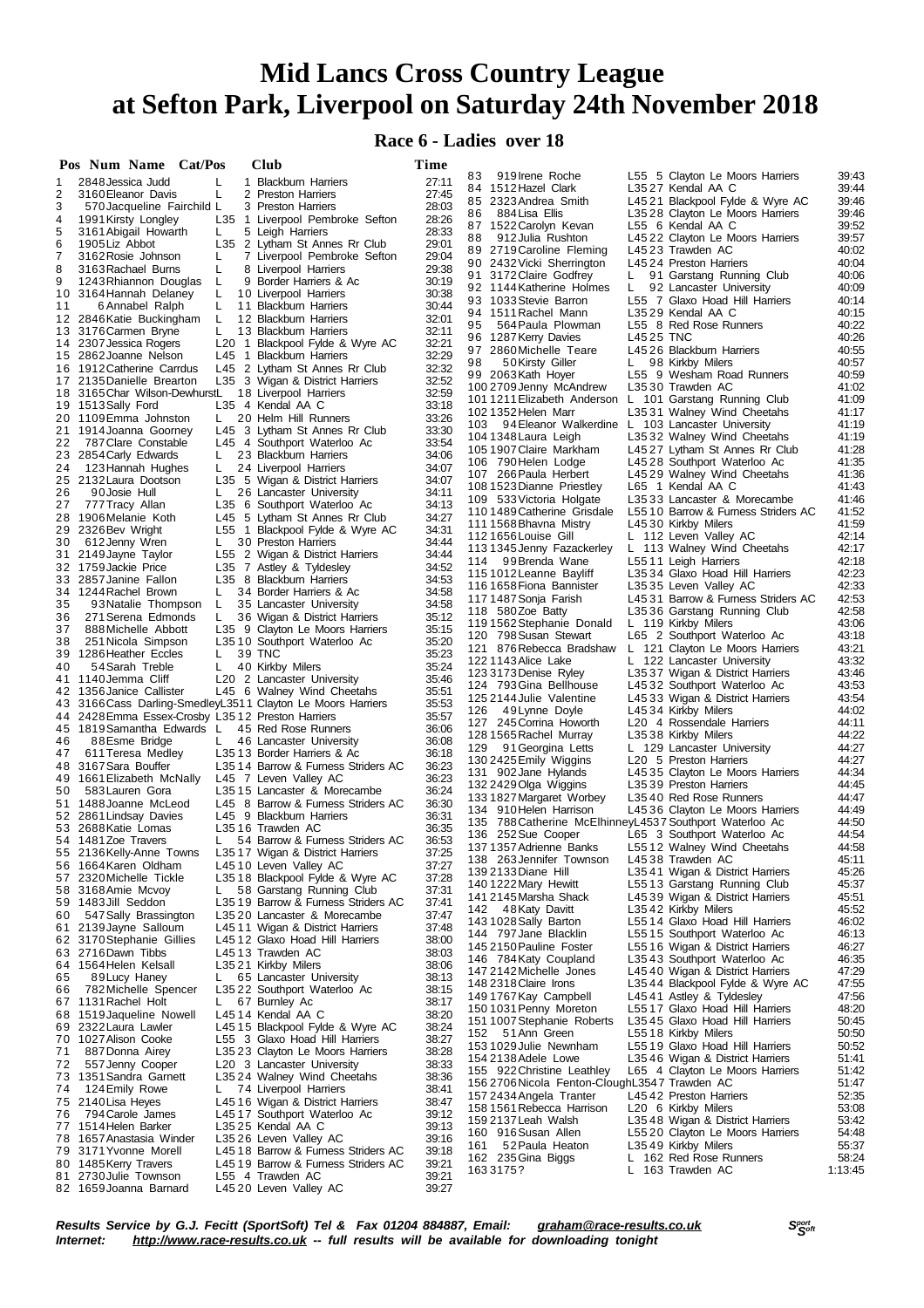### **Race 6 - Ladies over 18 — TEAM RESULTS**

| 1 Blackburn Harriers                                 | $24 -$  | 1 Jessica Judd                                       | 11 Annabel Ralph                                                                | 12 Katie Buckingham                     |
|------------------------------------------------------|---------|------------------------------------------------------|---------------------------------------------------------------------------------|-----------------------------------------|
| 2 Preston Harriers                                   | $35 -$  | 2 Eleanor Davis                                      | 3 Jacqueline Fairchild 30 Jenny Wren                                            |                                         |
| 3 Liverpool Harriers                                 | $36 -$  | 8 Rachael Burns                                      | 10 Hannah Delaney                                                               | 18 Char Wilson-Dew                      |
| 4 Lytham St Annes Rr Club                            | $43 -$  | 6 Liz Abbot                                          | 16 Catherine Carrdus                                                            | 21 Joanna Goorney                       |
| 5 Blackburn Harriers                                 | $51 -$  | 13 Carmen Bryne                                      | 15 Joanne Nelson                                                                | 23 Carly Edwards                        |
| 6 Wigan & District Harriers                          | $73 -$  | 17 Danielle Brearton                                 | 25 Laura Dootson                                                                | 31 Jayne Taylor                         |
| Southport Waterloo Ac                                | $87 -$  | 22 Clare Constable                                   | 27 Tracy Allan                                                                  | 38 Nicola Simpson                       |
| 8 Border Harriers & Ac                               | $90 -$  | 9 Rhiannon Douglas                                   | 34 Rachel Brown                                                                 | 47 Teresa Medley                        |
| 9 Blackpool Fylde & Wyre AC                          | $100 -$ | 14 Jessica Rogers                                    | 29 Bev Wright                                                                   | 57 Michelle Tickle                      |
| 10 Lancaster University                              | $102 -$ | 26 Josie Hull                                        | 35 Natalie Thompson                                                             | 41 Jemma Cliff                          |
| 11 Clayton Le Moors Harriers                         | $151 -$ | 37 Michelle Abbott                                   | 43 Cass Darling-Smedley71                                                       | Donna A                                 |
| 12 Wigan & District Harriers 'B'                     | $152 -$ | 36 Serena Edmonds                                    | 55 Kelly-Anne Towns 61 Jayne Salloum                                            |                                         |
| 13 Barrow & Furness Striders AC                      | $153 -$ | 48 Sara Bouffer                                      | 51 Joanne McLeod                                                                | 54 Zoe Travers                          |
| 14 Kendal AA C                                       | $164 -$ | 19 Sally Ford                                        | 68 Jaqueline Nowell                                                             | 77 Helen Barker                         |
| 'В'<br>15 Lancaster University                       | $183 -$ | 46 Esme Bridge                                       | 65 Lucy Haney                                                                   | 72 Jenny Cooper                         |
| 16 Leven Valley AC                                   | $183 -$ | 49 Elizabeth McNally                                 | 56 Karen Oldham                                                                 | 78 Anastasia Winder                     |
| 17 Trawden AC                                        | $197 -$ | 53 Katie Lomas                                       | 63 Dawn Tibbs                                                                   | 81 Julie Townson                        |
| 18 Kirkby Milers                                     | $202 -$ | 40 Sarah Treble                                      | 64 Helen Kelsall                                                                | 98 Kirsty Giller                        |
| 19 Walney Wind Cheetahs                              | $217 -$ | 42 Janice Callister                                  | 73 Sandra Garnett                                                               | 102 Helen Marr                          |
| 20 Barrow & Furness Striders 'B'                     | 218 $-$ | 59 Jill Seddon                                       | 79 Yvonne Morell                                                                | 80 Kerry Travers                        |
| 21 Lancaster & Morecambe                             | $219 -$ | 50 Lauren Gora                                       | 60 Sally Brassington                                                            | 109 Victoria Holgate                    |
| 22 Glaxo Hoad Hill Harriers                          | $225 -$ | 62 Stephanie Gillies                                 | 70 Alison Cooke                                                                 | 93 Stevie Barron                        |
| 'B'<br>23 Southport Waterloo Ac                      | $248 -$ | 66 Michelle Spencer                                  | 76 Carole James                                                                 | 106 Helen Lodge                         |
| 24 Garstang Running Club                             | $250 -$ | 58 Amie Mcvoy                                        | 91 Claire Godfrey                                                               | 101 Elizabeth Anderso                   |
| 25 Clayton Le Moors Harriers 'B'                     | $257 -$ | 83 Irene Roche                                       | 86 Lisa Ellis                                                                   | 88 Julia Rushton                        |
| 'В'<br>26 Preston Harriers                           | $264 -$ | 44 Emma Essex-Crosby90 Vicki Sherrington             |                                                                                 | 130 Emily Wiggins                       |
| 'В'<br>27 Kendal AA C                                | $265 -$ | 84 Hazel Clark                                       | 87 Carolyn Kevan                                                                | 94 Rachel Mann                          |
| 28 Red Rose Runners                                  | 273 —   | 45 Samantha Edwards 95 Paula Plowman                 |                                                                                 |                                         |
|                                                      | $302 -$ | 69 Laura Lawler                                      | 85 Andrea Smith                                                                 | 133 Margaret Worbey<br>148 Claire Irons |
| 29 Blackpool Fylde & Wyre AC 'B'<br>'В'              | $310 -$ | 82 Joanna Barnard                                    | 112 Louise Gill                                                                 | 116 Fiona Bannister                     |
| 30 Leven Valley AC<br>'В'<br>31 Walney Wind Cheetahs |         | 324 — 104 Laura Leigh                                | 107 Paula Herbert                                                               |                                         |
| 'В'                                                  |         |                                                      |                                                                                 | 113 Jenny Fazackerle                    |
| 32 Trawden AC<br>'В'<br>33 Kirkby Milers             |         | 327 - 89 Caroline Fleming<br>356 — 111 Bhavna Mistry | 100 Jenny McAndrew 138 Jennifer Townsor<br>119 Stephanie Donald 126 Lynne Doyle |                                         |
| 'В'<br>34 Glaxo Hoad Hill Harriers                   |         |                                                      |                                                                                 |                                         |
|                                                      |         | 408 - 115 Leanne Bayliff                             | 143 Sally Barton                                                                | 150 Penny Moreton                       |

- 3 Southport Waterloo Ac<br>4 Blackburn Harriers 4 Blackburn Harriers<br>5 Clayton I e Moors H Clayton Le Moors Harri 6 Barrow & Furness Strid 9 Leven Valley AC<br>10 Trawden AC 10 Trawden AC<br>11 Walney Wind 11 Walney Wind Cheetah 12 Lancaster & Morecaml 15 Kirkby Milers
- 
- 1 Lytham St Annes Rr Club<br>2 Wigan & District Harriers
- **Wigan & District Harriers**
- 
- 3 Leven Valley AC<br>4 Blackburn Harrier<br>5 Blackpool Eylde 8
- 
- 
- 
- 9 Trawden AC
- 
- 
- 12 Clayton Le Moors Harriers 13 Kirkby Milers
- 
- 
- 

#### **Race 6 - Ladies over 35 — TEAM RESULTS**

| 1 Lytham St Annes Rr Club      | $13 -$  | 2 Liz Abbot                                    | 4 Catherine Carrdus       | 7 Joanna Goorney    |
|--------------------------------|---------|------------------------------------------------|---------------------------|---------------------|
| 2 Wigan & District Harriers    | $27 -$  | 5 Danielle Brearton                            | 9 Laura Dootson           | 13 Jayne Taylor     |
| 3 Southport Waterloo Ac        | $35 -$  | 8 Clare Constable                              | 10 Tracy Allan            | 17 Nicola Simpson   |
| 4 Blackburn Harriers           | 44 —    | 3 Joanne Nelson                                | 15 Janine Fallon          | 26 Lindsay Davies   |
| 5 Clayton Le Moors Harriers    |         | 76 - 16 Michelle Abbott                        | 19 Cass Darling-Smedley41 | Donna Airey         |
| 6 Barrow & Furness Striders AC |         | 78 - 22 Sara Bouffer                           | 25 Joanne McLeod          | 31 Jill Seddon      |
| 7 Blackpool Fylde & Wyre AC    |         | $81 - 12$ Bev Wright                           | 30 Michelle Tickle        | 39 Laura Lawler     |
| 8 Kendal AA C                  |         | 89 - 6 Sally Ford                              | 38 Jaqueline Nowell       | 45 Helen Barker     |
| 9 Leven Valley AC              |         | 98 - 23 Elizabeth McNally                      | 29 Karen Oldham           | 46 Anastasia Winder |
| 10 Trawden AC                  |         | $111 - 27$ Katie Lomas                         | 35 Dawn Tibbs             | 49 Julie Townson    |
| 11 Walney Wind Cheetahs        |         | 126 - 18 Janice Callister                      | 42 Sandra Garnett         | 66 Helen Marr       |
| 12 Lancaster & Morecambe       |         | $128 - 24$ Lauren Gora                         | 32 Sally Brassington      | 72 Victoria Holgate |
| 13 Glaxo Hoad Hill Harriers    |         | 133 - 34 Stephanie Gillies                     | 40 Alison Cooke           | 59 Stevie Barron    |
| 14 Preston Harriers            |         | 165 - 20 Emma Essex-Crosby58 Vicki Sherrington |                           | 87 Olga Wiggins     |
| 15 Kirkby Milers               | $194 -$ | 36 Helen Kelsall                               | 74 Bhavna Mistry          | 84 Lynne Doyle      |
|                                |         |                                                |                           |                     |

#### **Race 6 - Ladies over 45 — TEAM RESULTS**

| 1 Lytham St Annes Rr Club      | $10 - 2$ Catherine Carrdus  | 3 Joanna Goorney  | 5 Melanie Koth      |
|--------------------------------|-----------------------------|-------------------|---------------------|
| 2 Wigan & District Harriers    | $39 - 7$ Jayne Taylor       | 13 Jayne Salloum  | 19 Lisa Heyes       |
| 3 Leven Valley AC              | 45 - 9 Elizabeth McNally    | 12 Karen Oldham   | 24 Joanna Barnard   |
| 4 Blackburn Harriers           | 46 — 1 Joanne Nelson        | 11 Lindsay Davies | 34 Michelle Teare   |
| 5 Blackpool Fylde & Wyre AC    | 49 — 6 Bev Wright           | 17 Laura Lawler   | 26 Andrea Smith     |
| 6 Barrow & Furness Striders AC | 53 - 10 Joanne McLeod       | 21 Yvonne Morell  | 22 Kerry Travers    |
| 7 Southport Waterloo Ac        | $61 - 4$ Clare Constable    | 20 Carole James   | 37 Helen Lodge      |
| 8 Glaxo Hoad Hill Harriers     | $63 - 14$ Stephanie Gillies | 18 Alison Cooke   | 31 Stevie Barron    |
| 9 Trawden AC                   | $67 - 15$ Dawn Tibbs        | 23 Julie Townson  | 29 Caroline Fleming |
| 10 Kendal AA C                 | 82 - 16 Jaqueline Nowell    | 27 Carolyn Kevan  | 39 Dianne Priestley |
| 11 Walney Wind Cheetahs        | 98 - 8 Janice Callister     | 38 Paula Herbert  | 52 Adrienne Banks   |
| 12 Clayton Le Moors Harriers   | $101 - 25$ Irene Roche      | 28 Julia Rushton  | 48 Jane Hylands     |
| 13 Kirkby Milers               | 150 - 41 Bhavna Mistry      | 47 Lynne Dovle    | 62 Ann Green        |

#### **Race 6 - Ladies over 55 — TEAM RESULTS**

| 3 Clayton Le Moors Harriers<br>23 Christine Leathley 24 Susan Allen<br>$52 - 5$ Irene Roche |                  |
|---------------------------------------------------------------------------------------------|------------------|
|                                                                                             |                  |
| 2 Southport Waterloo Ac<br>14 Sue Cooper<br>45 - 13 Susan Stewart                           | 18 Jane Blacklin |
| 7 Stevie Barron<br>1 Glaxo Hoad Hill Harriers<br>27 — 3 Alison Cooke                        | 17 Sally Barton  |

#### **Race 6 - Ladies over 65 — TEAM RESULTS**

#### **No complete teams**

#### **Race 6 - Vet 70 Men — FINAL RESULTS**

| Pos Num Name             | Club                        | Time    |                                    |
|--------------------------|-----------------------------|---------|------------------------------------|
| 2506 Alan Appleby        | V70 1 Preston Harriers      | 36:04   |                                    |
| 2 1753 George Parrington | V70 2 Lancaster & Morecambe | 41:29   |                                    |
| 3 2116 Dave Young        | V70 3 Wesham Road Runners   | 45:43   |                                    |
| 4 2117 Dave Waywell      | V70 4 Wesham Road Runners   | 46:16   |                                    |
| 5 2646 Mike Coppin       | V70 5 Chorley Ac & Tri      | 1:09:28 |                                    |
|                          |                             |         | Race 6 - Vet 70 Men — TEAM RESULTS |

1 Wesham Road Runners 7 — 3 Dave Young 4 Dave Waywell

- 
-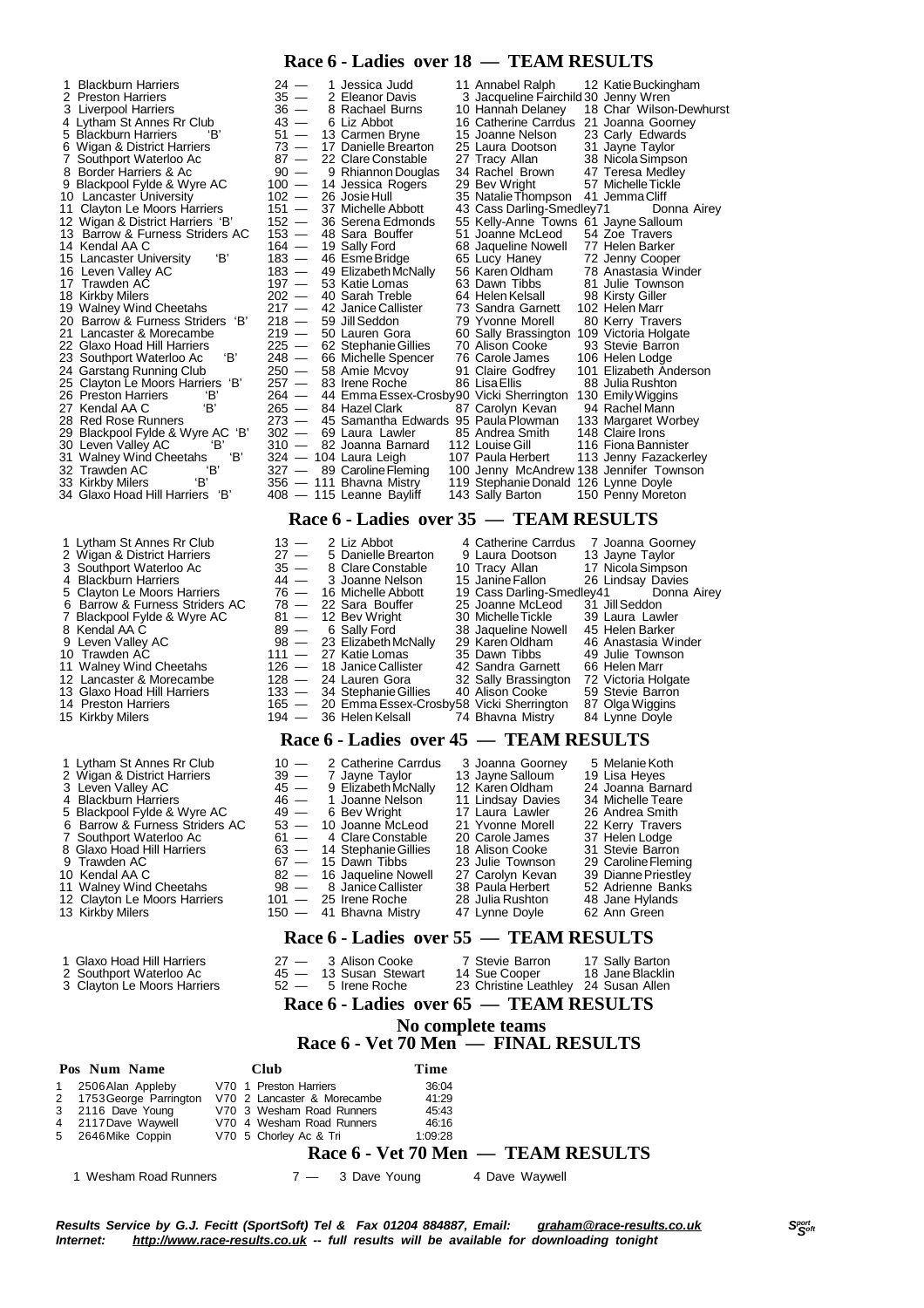**Senior Men — FINAL RESULTS**

|    | Pos Num Name Cat/Pos                               |  | Club                                                                      | Time  |                                                                                         |                                    |       |
|----|----------------------------------------------------|--|---------------------------------------------------------------------------|-------|-----------------------------------------------------------------------------------------|------------------------------------|-------|
| 1  | 3182 Charlie Hulson                                |  | Liverpool Harriers                                                        | 28:06 | 249 Mike Leatherbarrow V4010 Southport Waterloo Ac<br>86                                |                                    | 36:05 |
| 2  | 2471 Patrick Dever                                 |  | <b>Preston Harriers</b>                                                   | 28:44 | 87 3085 Glen Groves                                                                     | Liverpool Harriers                 | 36:07 |
| 3  | 3056 Dejene Gezimu                                 |  | Liverpool Harriers                                                        | 29:01 | 88 3086 Phil Mcdonald                                                                   | Liverpool Pembroke Sefton          | 36:11 |
| 4  | 3057 Daniel Jarvis                                 |  | Liverpool Harriers                                                        | 29:20 | 89 1536 Richard Wilson                                                                  | V4011 Kendal AA C                  | 36:19 |
| 5  | 3058 Abdulgani Sharif                              |  | Liverpool Harriers                                                        | 29:33 | 90 1059 Mark Tomkinson                                                                  | V4012 Glaxo Hoad Hill Harriers     | 36:21 |
| 6  | 2472 Daniel Bebbington                             |  | <b>Preston Harriers</b>                                                   | 29:48 | 91<br>3087 Robbie Collins                                                               | Liverpool Harriers                 | 36:28 |
| 7  | 3059 Jacob Adkin                                   |  | TNC                                                                       | 30:01 | 92<br>585 Daniel Hughes                                                                 | <b>Red Rose Runners</b>            | 36:31 |
| 8  | 3060 Liam Burthem                                  |  | Liverpool Harriers                                                        | 30:14 | 93 3088 Sammy Rashid                                                                    | V50 3 Liverpool Pembroke Sefton    | 36:32 |
| 9  | 3061 Cameron Field                                 |  | Liverpool Harriers                                                        | 30:43 | 94<br>968 James Dunderdale                                                              | Clayton Le Moors Harriers          | 36:33 |
| 10 | 823 James Tartt                                    |  | Southport Waterloo Ac                                                     | 30:48 | 95<br>250 James Paybody                                                                 | Southport Waterloo Ac              | 36:35 |
|    | 11 2937 Tim Raynes                                 |  | <b>Blackburn Harriers</b>                                                 | 30:50 | 96 1796 Tim Campbell                                                                    | V4013 Astley & Tyldesley           | 36:38 |
|    | 822 Ben Johnson                                    |  |                                                                           | 30:56 | 97<br>81 Chris Olive                                                                    | U20 2 Lancaster University         | 36:44 |
| 12 | 13 3062 Mathew Jackson                             |  | Southport Waterloo Ac                                                     |       | 98 2483 Andy Whaley                                                                     | V4014 Preston Harriers             | 36:45 |
|    |                                                    |  | Liverpool Harriers                                                        | 31:18 |                                                                                         |                                    | 36:49 |
|    | 14 1156 Jack Turner                                |  | Lancaster University                                                      | 31:21 | 99 1675 Jake Cooper                                                                     | U20 3 Leven Valley AC              |       |
| 15 | 87 James Young                                     |  | Lancaster University                                                      | 31:29 | 100 3089 Mike Gall                                                                      | Liverpool Pembroke Sefton          | 36:53 |
|    | 16 2349 Luke Minns                                 |  | Blackpool Fylde & Wyre AC                                                 | 31:31 | 101 1940 Thomas Howarth                                                                 | Lytham St Annes Rr Club            | 36:54 |
|    | 17 2468 Chris Durney                               |  | <b>Preston Harriers</b>                                                   | 31:41 | 102 1946 Neil Tate                                                                      | Lytham St Annes Rr Club            | 36:57 |
|    | 18 3063 Aaron Jarvis                               |  | Liverpool Harriers                                                        | 31:42 | 1031794 Simon Ford                                                                      | V4015 Astley & Tyldesley           | 36:57 |
|    | 19 1533 Jonathon Dry                               |  | Kendal AA C                                                               | 31:43 | 104 1509 Pat Miller                                                                     | V50 4 Barrow & Furness Striders AC | 36:58 |
|    | 20 3064 Thomas Rogerson                            |  | Liverpool Harriers                                                        | 31:50 | 105 3090 Harry Shelbourne                                                               | Lancaster University               | 37:00 |
|    | 21 3065 Richard Burney                             |  | Liverpool Harriers                                                        | 31:56 | 1061750 Kevin Wilson                                                                    | V4016 Lancaster & Morecambe        | 37:02 |
| 22 | 242 Matthew Harris                                 |  | Rossendale Harriers                                                       | 31:58 | 1071686David McNally                                                                    | V4017 Leven Valley AC              | 37:06 |
|    | 23 1500 Ross Campbell                              |  | Barrow & Furness Striders AC                                              | 32:02 | 108 826 Stephen Ward                                                                    | Southport Waterloo Ac              | 37:08 |
| 24 | 605 Beau Smith                                     |  | Lancaster & Morecambe                                                     | 32:17 | 109 1538 Joe Todd                                                                       | V4018 Kendal AA C                  | 37:09 |
|    | 25 3066 Christopher Maher                          |  | Liverpool Pembroke Sefton                                                 | 32:24 | 110 2604 Ryan Sciacca                                                                   | Chorley Ac & Tri                   | 37:13 |
|    | 26 1743 David Brown                                |  | Lancaster & Morecambe                                                     | 32:33 | 111 197 Jonathan Tuck                                                                   | V4019 Lytham St Annes Rr Club      | 37:16 |
| 27 | 819 Ciaran Walsh                                   |  | Southport Waterloo Ac                                                     | 32:37 | 112 97 Philip Williams                                                                  | Leigh Harriers                     | 37:16 |
|    | 28 3067 Lee Siemaszko                              |  | Liverpool Harriers                                                        | 32:51 | 113 2185 Mark Morgan-Hillam V4020 Wigan & District Harriers                             |                                    | 37:16 |
| 29 | 3068 Christopher G Davies V40 1 Blackburn Harriers |  |                                                                           | 32:53 | 114 3177 Josh Murphy                                                                    | Leven Valley AC                    | 37:17 |
| 30 | 827 Mark Dunham                                    |  | Southport Waterloo Ac                                                     | 32:55 | 115 2476 Joe Sharples                                                                   | <b>Preston Harriers</b>            | 37:20 |
|    | 31 3069 Andy Salmon                                |  |                                                                           | 33:02 | 116 2175 Chris Simpson                                                                  | V4021 Wigan & District Harriers    | 37:24 |
|    |                                                    |  | Liverpool Harriers                                                        |       | 117 1684 Christopher Durkin                                                             | Leven Valley AC                    | 37:24 |
|    | 32 3070 Mark Wynne                                 |  | Liverpool Pembroke Sefton                                                 | 33:04 | 118 1581 Lee Moore                                                                      | Kirkby Milers                      | 37:30 |
|    | 33 3071 James Wootton                              |  | Liverpool Harriers                                                        | 33:08 | 119 1795 Mark Collins                                                                   |                                    | 37:32 |
|    | 34 1050 Dave Fulford                               |  | Glaxo Hoad Hill Harriers                                                  | 33:12 |                                                                                         | V4022 Astley & Tyldesley           |       |
|    | 35 2347 Harry Poole                                |  | Blackpool Fylde & Wyre AC                                                 | 33:16 | 120<br>11 Mark Ryan                                                                     | Border Harriers & Ac               | 37:33 |
| 36 | 67 Lee Parrington                                  |  | Lancaster & Morecambe                                                     | 33:20 | 121 2486 Chris Wales                                                                    | V4023 Preston Harriers             | 37:33 |
| 37 | 96 Robert Thorpe                                   |  | Leigh Harriers                                                            | 33:24 | 122 845 Rob McGrath                                                                     | V50 5 Southport Waterloo Ac        | 37:36 |
| 38 | 841 David Hamilton                                 |  | V50 1 Southport Waterloo Ac                                               | 33:40 | 1231535 William Sisson                                                                  | Kendal AA C                        | 37:41 |
|    | 39 2477 Richard Smith                              |  | <b>Preston Harriers</b>                                                   | 33:41 | 124 849 John Sprackland                                                                 | V50 6 Southport Waterloo Ac        | 37:48 |
|    | 40 1744 Raymond Edgar                              |  | Lancaster & Morecambe                                                     | 33:46 | 125 1067 Jeffrey Chadwick                                                               | V50 7 Glaxo Hoad Hill Harriers     | 37:51 |
| 41 | 83 Ben Sache                                       |  | Lancaster University                                                      | 33:49 | 126 3091 Mark Bellfield                                                                 | Wesham Road Runners                | 37:53 |
|    | 42 1532 Tom Hartley                                |  | Kendal AA C                                                               | 34:02 | 127 578 Lee Walmsley                                                                    | Kirkby Milers                      | 37:55 |
|    | 43 2939 Thomas Blaney                              |  | <b>Blackburn Harriers</b>                                                 | 34:06 | 128 545 Gareth Simpson                                                                  | Southport Waterloo Ac              | 37:56 |
|    | 44 3072 Calum Holmes                               |  | <b>Blackburn Harriers</b>                                                 | 34:09 | 129 34 Mark Dunn                                                                        | Kirkby Milers                      | 37:57 |
|    | 45 1747 Mark Leadbeatter                           |  | Lancaster & Morecambe                                                     | 34:11 | 130 1550 Mike Egner                                                                     | V60 1 Kendal AA C                  | 37:58 |
|    | 46 1528 Matthew Doey                               |  | Kendal AA C                                                               | 34:14 | 131 569 Neil McDonald                                                                   | V50 8 Preston Harriers             | 38:03 |
|    | 47 1583 Ryan Jones                                 |  | Kirkby Milers                                                             | 34:15 | 132 3092 Colin Shuttleworth                                                             | V60 2 Preston Harriers             | 38:09 |
|    | 48 1262 Stephen Berry                              |  | Border Harriers & Ac                                                      | 34:29 | 133 2767 Jamie Osborne                                                                  | V4024 Trawden AC                   | 38:12 |
| 49 | 964 Mark Magee                                     |  | Clayton Le Moors Harriers                                                 | 34:31 | 134 3093 Sam Carr                                                                       | Liverpool Pembroke Sefton          | 38:14 |
|    | 50 2929 Joseph Howe                                |  | <b>Blackburn Harriers</b>                                                 | 34:33 | 1351588 Kevin Harrison                                                                  | V4025 Kirkby Milers                | 38:16 |
|    | 51 3073 lan Roberts                                |  | Liverpool Pembroke Sefton                                                 | 34:35 | 136 593 Duncan Copley                                                                   | V50 9 Kendal AA C                  | 38:19 |
|    |                                                    |  |                                                                           |       | 1371589 Gary Wilton                                                                     | V4026 Kirkby Milers                | 38:22 |
|    | 52 1676 Ryan Everett                               |  | Leven Valley AC                                                           | 34:39 | 138 1681 Danny Bouffler                                                                 | Leven Valley AC                    | 38:25 |
| 53 |                                                    |  | 977 Richard Stevenson V40 2 Clayton Le Moors Harriers                     | 34:48 |                                                                                         | <b>Preston Harriers</b>            | 38:28 |
|    | 54 1936 Joe Greenwood                              |  | Lytham St Annes Rr Club                                                   | 34:48 | 139 2469 Ben Read                                                                       |                                    |       |
|    | 55 3074 Euan Martin                                |  | Liverpool Harriers                                                        | 34:52 | 140 1398 Paul Blakemore                                                                 | Wigan Phoenix                      | 38:29 |
|    | 56 1749 Mark Holgate                               |  | V40 3 Lancaster & Morecambe                                               | 34:57 | 27 Adam Taylor<br>141                                                                   | Kendal AA C                        | 38:30 |
| 57 | 3075 Callum Ross                                   |  | Pendle AC                                                                 | 34:57 | 142 2618 lan Leigh                                                                      | V4027 Chorley Ac & Tri             | 38:33 |
| 58 | 816 Andrew Kershaw                                 |  | Southport Waterloo Ac                                                     | 34:58 | 143 1680 John Bell                                                                      | Leven Valley AC                    | 38:34 |
| 59 | 3076 Calum Mitchell                                |  | Liverpool Harriers                                                        | 35:01 | 144<br>73 Callum Barltrop                                                               | Lancaster University               | 38:34 |
|    | 60 3077 Alan Ashton                                |  | Liverpool Harriers                                                        | 35:02 | 145 1159 Ryan Skeats                                                                    | Lancaster University               | 38:35 |
|    | 61 1054 Mark Bonner                                |  | V40 4 Glaxo Hoad Hill Harriers                                            | 35:05 | 146<br>85Glenn Sherwin                                                                  | Lancaster University               | 38:38 |
|    | 62 3078 Adrian Roach                               |  | Liverpool Harriers                                                        | 35:10 | 147 205 Dominic Moon                                                                    | <b>Preston Harriers</b>            | 38:39 |
| 63 | 817 Alex Waddelove                                 |  | Southport Waterloo Ac                                                     | 35:15 | 148 2971 Chris Funnell                                                                  | V5010 Clayton Le Moors Harriers    | 38:41 |
|    | 64 2607 Thomas Belcher                             |  | Chorley Ac & Tri                                                          | 35:19 | 149 1160 Ben Francis                                                                    | Lancaster University               | 38:48 |
|    | 65 1257 Daniel Hornsby                             |  | Border Harriers & Ac                                                      | 35:19 | 150 267 Phil Quibell                                                                    | V60 3 Wesham Road Runners          | 38:50 |
| 66 | 956 Ryan Bradshaw                                  |  | Clayton Le Moors Harriers                                                 | 35:24 | 151 1369 David Harker                                                                   | V4028 Walney Wind Cheetahs         | 38:52 |
| 67 | 68 Joseph Twigg                                    |  | U20 1 Lancaster & Morecambe                                               | 35:24 | 152 1850 Barry Wheeler                                                                  | <b>Red Rose Runners</b>            | 38:53 |
|    | 68 3079 Sean Bolland                               |  | V40 5 Lancaster & Morecambe                                               | 35:25 | 1531150 Hamish Child                                                                    | Lancaster University               | 38:54 |
| 69 | 1748 James Dalgleish                               |  | V40 6 Lancaster & Morecambe                                               | 35:26 | 154 2183 Stuart Towns                                                                   | V4029 Wigan & District Harriers    | 38:55 |
| 70 | 241 Michael Hunt                                   |  | V45 1 Rossendale Harriers                                                 | 35:31 | 155 1367 Gary Broadbent                                                                 | V4030 Walney Wind Cheetahs         | 38:58 |
|    | 71 1117 Carl Hanaghan                              |  | Helm Hill Runners                                                         | 35:31 | 156 835 Mike Taylor                                                                     | V4031 Southport Waterloo Ac        | 38:59 |
|    | 72 3080 Jonathan Kearsley                          |  | Wigan & District Harriers                                                 | 35:32 | 157 204 Steve Hallas                                                                    | V4032 Preston Harriers             | 39:01 |
|    | 73 2962 Mark Chippendale                           |  | V50 2 Blackburn Harriers                                                  | 35:33 | 158 79 Calum Laing                                                                      | Lancaster University               | 39:10 |
|    | 74 1540 Matt Wilson                                |  | V40 7 Kendal AA C                                                         | 35:36 | 159 1875 Frank Nightingale                                                              | V5011 Red Rose Runners             | 39:12 |
|    |                                                    |  |                                                                           |       | 160 1153 Alec Fowler                                                                    | Lancaster University               | 39:13 |
|    | 75 3081 Wesley Wilkinson                           |  | <b>Preston Harriers</b>                                                   | 35:36 | 161 1378 lan Sadler                                                                     | V5012 Walney Wind Cheetahs         | 39:18 |
|    | 76 1155 Harry Lancaster                            |  | Lancaster University                                                      | 35:38 |                                                                                         | V4033 Trawden AC                   |       |
| 77 | 78 Ben Hutchins                                    |  | Lancaster University                                                      | 35:41 | 162 2772 Adrian Blackledge                                                              |                                    | 39:18 |
| 78 | 3082 Paul Milburn                                  |  | Liverpool Pembroke Sefton                                                 | 35:45 | 163 1851 Andrew Christie                                                                | Red Rose Runners                   | 39:24 |
| 79 | 3083 Andrew Storey                                 |  | Liverpool Harriers                                                        | 35:46 | 164 833 Carl McMahon                                                                    | V4034 Southport Waterloo Ac        | 39:26 |
|    | 80 2615 Robert Walsh                               |  | V40 8 Chorley Ac & Tri                                                    | 35:48 | 165 2499 William Johnstone                                                              | V5013 Preston Harriers             | 39:26 |
|    | 81 2188 John Heyes                                 |  | V40 9 Wigan & District Harriers                                           | 35:54 | 166 1148 Long lp                                                                        | U20 4 Lancaster University         | 39:28 |
| 82 | 961 Matthew Duckworth                              |  | Clayton Le Moors Harriers                                                 | 35:54 | 167 1227 Simon Gora                                                                     | Garstang Running Club              | 39:29 |
| 83 | 3084 Kyle Nicholls                                 |  | Liverpool Pembroke Sefton                                                 | 35:58 | 168 3094 Peter Saga                                                                     | Hyndburn Ac                        | 39:35 |
|    | 84 1584 James Ellis                                |  | Kirkby Milers                                                             | 36:01 | 169 2492 David Watson                                                                   | V5014 Preston Harriers             | 39:36 |
|    | 85 1677 Matthew Wall                               |  | Leven Valley AC                                                           | 36:05 | 170 82 Jordan Phillipson                                                                | Lancaster University               | 39:38 |
|    |                                                    |  | Results Service by G.J. Fecitt (SportSoft) Tel & Fax 01204 884887, Email: |       | graham@race-results.co.uk                                                               | $S_{\text{S}^{opt}}^{port}$        |       |
|    | <i>Internet:</i>                                   |  |                                                                           |       | http://www.race-results.co.uk -- full results will be available for downloading tonight |                                    |       |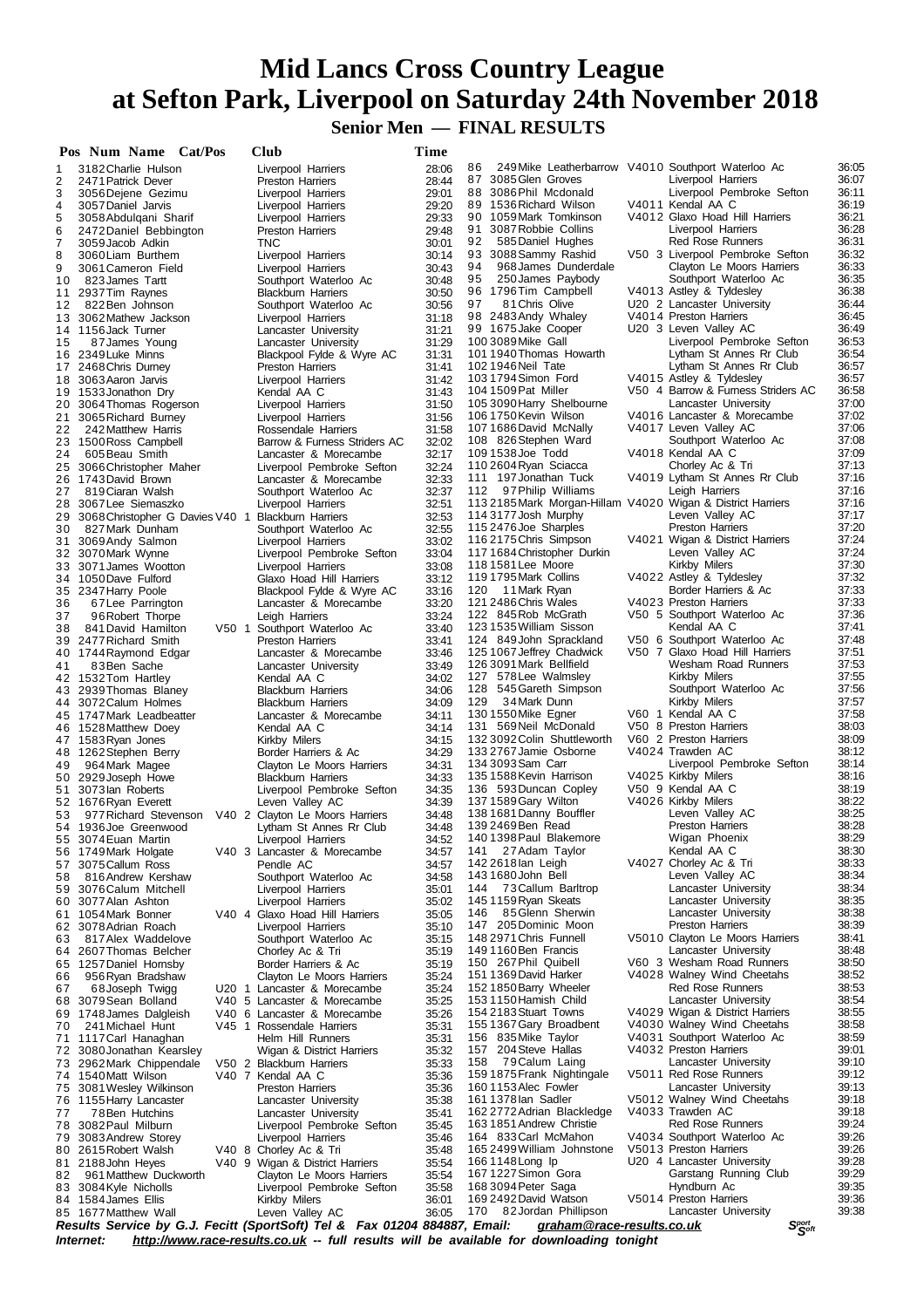175 1154 Ben Peace<br>176 1417 Chris Wilson 187 37 Andrew McGlone Kirkby Milers<br>1579 Adam Fitzsimmons Kirkby Milers 195 1580 Joseph Chedgzoy<br>196 1073 Gary Dover<br>197 1056 Mark Lehrle 222 1866 Steven Moon V4048 Red Rose Runners<br>223 1061 Keith Conway V4049 Glaxo Hoad Hill Ha 296 David Howard V6010 Trawden AC<br>24.10bn Linaker V5037 Burnley Ac

171 2366Paul Sparrow V5015 Blackpool Fylde & Wyre AC 39:42 172 3095 John Connolly Liverpool Harriers 39:43<br>173 3096 Danny Gilbody Liverpool Pembroke Sefton 39:44 173 3096Danny Gilbody Liverpool Pembroke Sefton 39:44 174 1639Thornton Taylor V60 4 Rossendale Harriers 39:48 176 1417 Chris Wilson V5016 Wigan Phoenix (176 1417 Chris Wilson V5016 Wigan Phoenix (18956)<br>177 832 Martyn Smyth V4035 Southport Waterloo Ac (18956) 177 832Martyn Smyth V4035 Southport Waterloo Ac 39:56 V4036 Wigan & District Harriers 39:58<br>V4037 Red Rose Runners 39:59 179 230Manolo Mendoza V4037 Red Rose Runners 39:59 180 613 Stuart Cann V5017 Red Rose Runners 40:01<br>181 3098 Christopher Pedder Liverpool Pembroke Sefton 40:03 181 3098Christopher Pedder Liverpool Pembroke Sefton 40:03 182 538Neil Grace V5018 Barrow & Furness Striders AC 40:04 183 2186Mike Harris V4038 Wigan & District Harriers 40:10 184 3099 Dan Alexander Kirkby Milers 40:12<br>185 3100 Matt Dun V4039 Kendal AA C 40:13 185 3100Matt Dun V4039 Kendal AA C 40:13 187 1579 Adam Fitzsimmons Kirkby Milers (1883)<br>188 3101 Robert Burke (1888) Liverpool RC (1894) 188 3101 Robert Burke Liverpool RC 40:18<br>189 1810 Shaun Moran V5019 Astley & Tyldesley 40:19 189 1810Shaun Moran V5019 Astley & Tyldesley 40:19 190 1360James Thomas Walney Wind Cheetahs 40:22 191 2184Darren Jackson V4040 Wigan & District Harriers 40:31 192 562 Gary Corcoran V4041 Red Rose Runners 40:33<br>193 2500 John Rainford V50 20 Preston Harriers 40:34 193 2500John Rainford V5020 Preston Harriers 40:34 1940 V4042 Clayton Le Moors Harriers 40:34<br>10:37 Kirkby Milers V5021 Glaxo Hoad Hill Harriers 40:40<br>V4043 Glaxo Hoad Hill Harriers 40:53 V4043 Glaxo Hoad Hill Harriers (1975)<br>Lancaster University 40:53 198 1157 Matthew Green Lancaster University 40:55<br>199 980 Craig Nicholls V4044 Clayton Le Moors Harriers 40:59<br>200 848 Ian Fitzpatrick V5022 Southport Waterloo Ac 41:01 V4044 Clayton Le Moors Harriers 40:59<br>V5022 Southport Waterloo Ac 41:01 200 848Ian Fitzpatrick V5022 Southport Waterloo Ac 41:01 V4045 Leven Valley AC 202 2193Paul Fitzsimmons V5023 Wigan & District Harriers 41:06 Experiment Diplocation Lancaster University<br>
Liverpool Harriers 41:16 204 3102Paul Harrison Liverpool Harriers 41:16 205 1548Stuart McGurk V5024 Kendal AA C 41:17 206 1042Luke Turner U20 5 Glaxo Hoad Hill Harriers 41:19 207 248James Tipton Rossendale Harriers 41:22<br>2081880Simon Shaw V5025 Red Rose Runners 41:22 V5025 Red Rose Runners 209 25Harris Beirne U20 6 Chorley Ac & Tri 41:29 210 2391 Rob Johnson V60 5 Southport Waterloo Ac 41:31<br>211 2637 Paul Wareing V50 26 Chorley Ac & Tri 41:33<br>212 268 Shaun Cunliffe V4046 Wigan & District Harriers 41:33 211 2637Paul Wareing V5026 Chorley Ac & Tri 41:33 212 268Shaun Cunliffe V4046 Wigan & District Harriers 41:33 213 1362Chris Punton Walney Wind Cheetahs 41:33 214 1139Michael Williams Burnley Ac 41:39 215 2949Paulo Sousa V4047 Blackburn Harriers 41:40 216 2196 David Collins V5027 Wigan & District Harriers 41:42<br>217 1069 Nigel Storey V5028 Glaxo Hoad Hill Harriers 41:43 217 1069Nigel Storey V5028 Glaxo Hoad Hill Harriers 41:43 2020 2012 2013 2014 2014 2014 2014 2014 2015 2016 2017 2018 2019 2014 2014 2015 2016 2017 2018 2019 2019 2018 20<br>2014 2015 2017 2018 2019 2017 2018 2019 2017 2018 2019 2019 2019 2018 2019 2019 2018 2019 2019 2019 2019 2019 219 1577 Matthew Whalley U20 7 Kirkby Milers 41:47<br>220 1746 Andrew Clokey Lancaster & Morecambe 41:48 Lancaster & Morecambe 41:48<br>Leven Valley AC 41:55 221 118David Kyriacou Leven Valley AC 41:55 223 1061Keith Conway V4049 Glaxo Hoad Hill Harriers 42:01 V5029 Walney Wind Cheetahs 42:02<br>Red Rose Runners 42:07 225 234 Steven Willetts Red Rose Runners 42:07<br>226 3103 Mattew Conway U20 8 Rossendale Harriers 42:08 226 3103Mattew Conway U20 8 Rossendale Harriers 42:08 227 606 Paul Mann V4050 Kendal AA C 42:11<br>228 2363 Peter Bradburn V4051 Blackpool Fylde & Wyre AC 42:11 228 2363 Peter Bradburn V4051 Blackpool Fylde & Wyre AC<br>229 2363 Peter Brawcliffe Blackpool Fylde & Wyre AC 229 2355Chris Rawcliffe Blackpool Fylde & Wyre AC 42:12 230 2113John Collier V60 7 Wesham Road Runners 42:15 231 1959 Graham Webster V60 8 Lytham St Annes Rr Club 42:18<br>232 1504 Graham Dacre V5030 Barrow & Furness Striders AC 42:22 232 1504Graham Dacre V5030 Barrow & Furness Striders AC 42:22 233 1679Ben Gill Leven Valley AC 42:22 V4052 Clayton Le Moors Harriers 235 1075Damian Jones V5031 Glaxo Hoad Hill Harriers 42:39 236 1595Ian Rivers V5032 Kirkby Milers 42:41 237 987 Andy Quinn V4053 Clayton Le Moors Harriers 42:43<br>238 1375 Paul Quinn V5033 Walney Wind Cheetahs 42:51 238 1375Paul Quinn V5033 Walney Wind Cheetahs 42:51 V5034 Southport Waterloo Ac 42:55<br>V5035 Red Rose Runners 42:58 240 227 Philip Davidson V5035 Red Rose Runners 42:58<br>241 2038 Mark Hudson V5036 Liverpool Pembroke Sefton 43:03 241 2038Mark Hudson V5036 Liverpool Pembroke Sefton 43:03 242 1076Graham Pinder V60 9 Glaxo Hoad Hill Harriers 43:04 244 14John Linaker V5037 Burnley Ac 43:10 245 1085Pat Thomas V6011 Glaxo Hoad Hill Harriers 43:16 246 3104 Paul Corkhill Leven Valley AC 43:18<br>247 1072 Alan Wilson V5038 Glaxo Hoad Hill Harriers 43:21 V5038 Glaxo Hoad Hill Harriers

323 1845 Faisal Ali **Red Rose Runners**<br>324 2385 John Winters **6:57 V70 2 Blackpool Fylde &** 

#### 248 1958Terry Hellings V6012 Lytham St Annes Rr Club 43:24 249 66Richard Hannam V4054 Lancaster & Morecambe 43:25 250 2386Stephen McLean V5039 Southport Waterloo Ac 43:28 251 829Steve Flanagan V4055 Southport Waterloo Ac 43:32 V4056 Clayton Le Moors Harriers<br>V5040 Trawden AC 253 2788 John McDonald V5040 Trawden AC 43:38<br>253 2788 John McDonald V5040 Trawden AC 43:38<br>254 1877 Philip Butler V5041 Red Rose Runners 43:43 255 1278 1278 1279 1278 1279 1274 1275<br>243:43 Kirkby Milers 43:44 255 575 Nick Morton Kirkby Milers 43:44<br>256 2194 Kevin Edwards V5042 Wigan & District Harriers 43:54 256 2194Kevin Edwards V5042 Wigan & District Harriers 43:54 257 3105Stephen Lennon Liverpool Pembroke Sefton 44:02 258 3106Gary Firth V4057 Astley & Tyldesley 44:07 259 1503Glen Travers V5043 Barrow & Furness Striders AC 44:07 260 1233 Geoff Lyons V5044 Garstang Running Club 44:10<br>
261 46 Tony Beyga V6013 Kirkby Milers 44:11<br>
262 36 Tom Loughran Kirkby Milers 44:13 26013 Kirkby Milers 44:11<br>
24:11 Kirkby Milers 44:13 261 262 2000 2001 2011 2021 203 204 205 206 206 206 207 208 2011 2023<br>262 36Tom Loughran 2631687 264:13<br>2631687 263 263 263 263 268 269 2012 203 204:20 V4058 Leven Valley AC 44:20<br>Liverpool RC 44:24 264 3107Paul Wilson Liverpool RC 44:24 265 1147Peter Viney U20 9 Lancaster University 44:26 266 2393 Phil Bailey V6014 Southport Waterloo Ac 44:35<br>
267 38 Terry Noon Kirkby Milers 44:40<br>
268 561 Philip Horrocks V5045 Walney Wind Cheetahs 44:44 267 38Terry Noon Kirkby Milers 44:40 268 561Philip Horrocks V5045 Walney Wind Cheetahs 44:44 269 3108 George Pierce Liverpool RC 44:47<br>270 35 Michael Graham Kirkby Milers 44:50 270 35Michael Graham Kirkby Milers 44:50 271 2493 Andrew Tranter V5046 Preston Harriers 44:53<br>272 2985 James Hickie V5047 Clavton Le Moors Harriers 44:56 272 2985 James Hickie V5047 Clayton Le Moors Harriers (273 1361 Carl Wilkes Wind Cheetahs 273 1361Carl Wilkes Walney Wind Cheetahs 45:01 274 3109John Crosse Lancaster University 45:03 275 2783 Chris O'Brien V5048 Trawden AC 45:09<br>275 2783 Chris O'Brien V5048 Trawden AC 45:09<br>276 1951 Mark Hughes V4059 Lytham St Annes Rr Club 45:16 276 1951Mark Hughes V4059 Lytham St Annes Rr Club 45:16 277 844Graham Liu V5049 Southport Waterloo Ac 45:18 V4060 Blackburn Harriers 45:21<br>278 29550 V4061 Blackpool Fylde & Wyre AC 45:21<br>Red Rose Runners 45:34 279 2360Daniel Smith V4061 Blackpool Fylde & Wyre AC 45:21 280 1846 Ben Smithers **Red Rose Runners** 45:34 281 2951 Allan Hartley V4062 Blackburn Harriers 45:50<br>282 1380 lan Jones V6015 Walney Wind Cheetahs 45:55 282 1380Ian Jones V6015 Walney Wind Cheetahs 45:55 V5050 Southport Waterloo Ac 46:02<br>Red Rose Runners 46:07 284 602 Simon Worbey Red Rose Runners 46:07<br>285 1083 Adrian Newnham V6016 Glaxo Hoad Hill Harriers 46:10 V6016 Glaxo Hoad Hill Harriers<br>Kirkby Milers 286 3110 Stephen Hollis Kirkby Milers 46:11<br>1287 1802 Craig Bradbury V4063 Astley & Tyldesley 46:20 287 1802Craig Bradbury V4063 Astley & Tyldesley 46:20 288 2273Tony Duffy V4064 Barlick Fell Runners 46:24 289 229 Rob Mather V4065 Red Rose Runners 46:50<br>299 229 Rob Mather V4065 Red Rose Runners 46:50<br>290 1065 Erik Hampton V4066 Glaxo Hoad Hill Harriers 46:56 V4066 Glaxo Hoad Hill Harriers 46:56<br>V6017 Red Rose Runners 47:01 291 1884 V6017 Red Rose Runners 47:01<br>Wesham Road Runners 47:17 291 1884 Philip Dean<br>
292 2077 Ben Wigley Wesham Road Runners 47:17<br>
293 2197 Tony Foster V5051 Wigan & District Harriers 47:20 293 2197 Tony Foster V5051 Wigan & District Harriers 47:2016 V5052 Clayton Le Moors Harriers 294 608Alan Archer V5052 Clayton Le Moors Harriers 47:22 295 2501Michael Brown V5053 Preston Harriers 47:25 296 80 William Moss Lancaster University<br>297 2795 Allan Boult V5054 Trawden AC 47:42 297 2795Allan Boult V5054 Trawden AC 47:42 298 45John Clarke V5055 Kirkby Milers 47:45 V6018 Garstang Running Club 300 2505 Michael McLoughlin V6019 Preston Harriers (47:51 47:51 47:51 47:59 301 2387Gareth Williams V5056 Southport Waterloo Ac 47:59 302 1357<br>1957 Kirkby Milers 48:57<br>1958 Trawden AC 48:59 303 2792Mark Walsh V5058 Trawden AC 48:59 304 1236Graham Hobson V6020 Garstang Running Club 49:05 305 1079 Simon Barton V6021 Glaxo Hoad Hill Harriers<br>306 228 John Hyde V6022 Red Rose Runners<br>307 2370 Simon Scarr V5059 Blackpool Fylde & Wyre 306 228John Hyde V6022 Red Rose Runners 49:38 307 2370Simon Scarr V5059 Blackpool Fylde & Wyre AC 50:04 308 539Matthew Tranter Barrow & Furness Striders AC 50:14 309 1596 David Barrow V6023 Kirkby Milers 60:29 50:29<br>310 1381 John Greenwood V6024 Walnev Wind Cheetahs 50:50 310 1381John Greenwood V6024 Walney Wind Cheetahs 50:50 V5060 Clayton Le Moors Harriers 312 831Lee Coupland V4067 Southport Waterloo Ac 51:03 313 1368David Marr V4068 Walney Wind Cheetahs 51:16 314 1363Martin Clarkson Walney Wind Cheetahs 51:21 315 2101 Russell Mabbett V5061 Wesham Road Runners 51:47<br>316 3112 Jeff Darbyshire V4069 Wigan & District Harriers 52:04 316 3112Jeff Darbyshire V4069 Wigan & District Harriers 52:04 317 3113Richie Webster Liverpool Pembroke Sefton 52:13 318 1694 Mark Williamson v 5062 Leven Valley AC 52:24<br>319 837 lan Pike v 4070 Southport Waterloo Ac 52:55<br>320 1954 Greg Oulton v 5063 Lytham St Annes Rr Club 53:30<br>321 1084 Tony Clarke v 6025 Glaxo Hoad Hill Harriers 54:12 V4070 Southport Waterloo Ac V5063 Lytham St Annes Rr Club 53:30<br>V6025 Glaxo Hoad Hill Harriers 54:12 321 1084Tony Clarke V6025 Glaxo Hoad Hill Harriers 54:12 322 2382Alan Wilkinson V70 1 Blackpool Fylde & Wyre AC 54:36

V70 2 Blackpool Fylde & Wyre AC 1:12:00

#### **Senior Men under 20**

| Pos Num Name Cat/Pos | - Club                         | Time    |                            |                            |       |
|----------------------|--------------------------------|---------|----------------------------|----------------------------|-------|
| 68 Joseph Twigg      | U20 1 Lancaster & Morecambe    | 35:24 6 | 25 Harris Beirne           | U20 6 Chorley Ac & Tri     | 41:29 |
| 81 Chris Olive       | U20 2 Lancaster University     | 36:44 7 | 1577 Matthew Whalley       | U20 7 Kirkby Milers        | 41:47 |
| 3 1675 Jake Cooper   | U20 3 Leven Valley AC          |         | 36:49 8 3103 Mattew Conway | U20 8 Rossendale Harriers  | 42:08 |
| 4 1148 Long Ip       | U20 4 Lancaster University     |         | 39:28 9 1147 Peter Vinev   | U20 9 Lancaster University | 44:26 |
| 5 1042 Luke Turner   | U20 5 Glaxo Hoad Hill Harriers | 41:19   |                            |                            |       |

# 1 Lancaster University **15 CHRIGHT SERVICES**<br>
15 - 2 Chris Olive 4 Long Ip 9 Peter Viney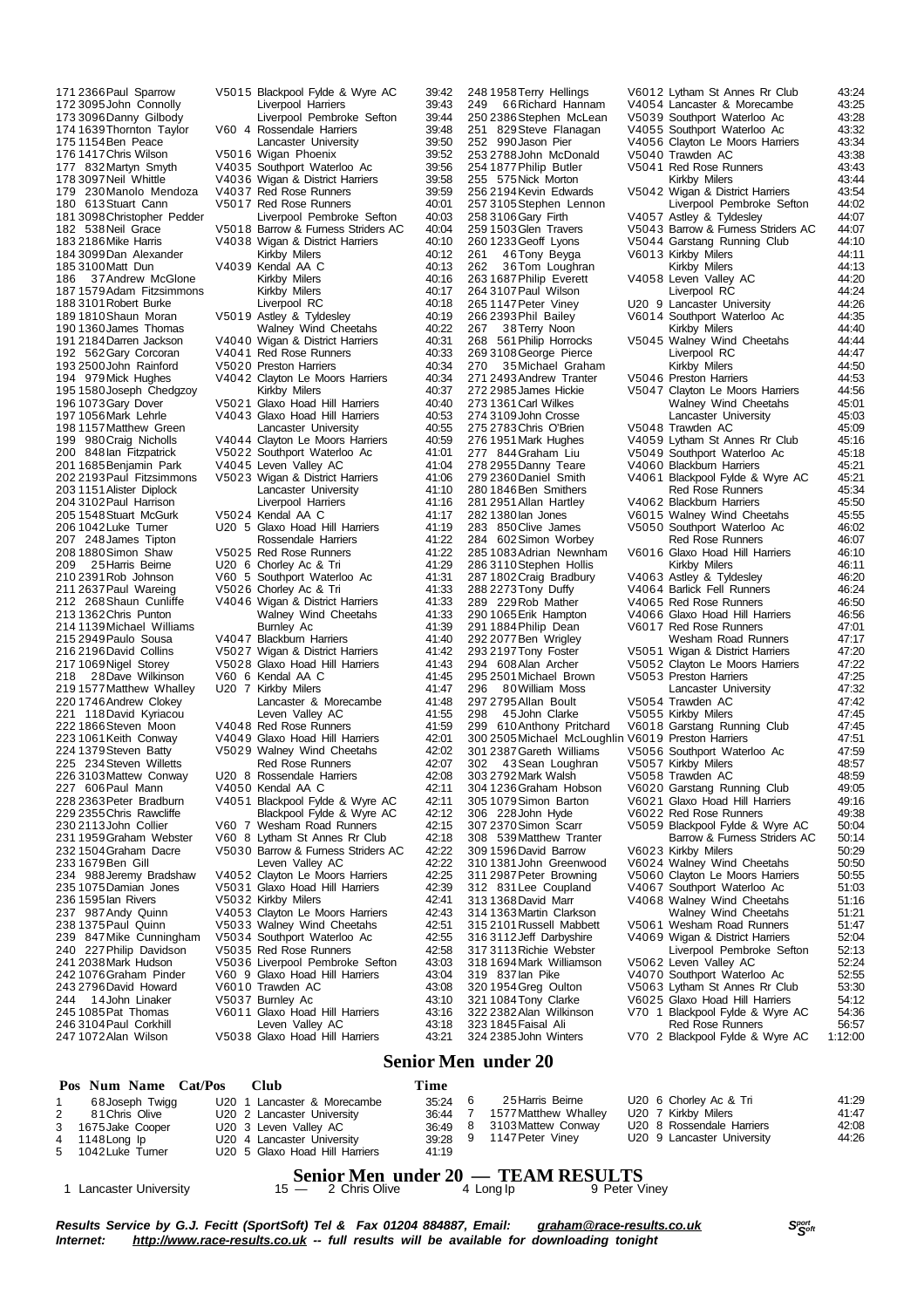#### **Senior Men — TEAM RESULTS**

| 1 Liverpool Harriers             | $30 -$   |     | Charlie Hulson        |     | 3 Dejene Gezimu           |     | 4 Daniel Jarvis        |     | 5 Abdulgani Sharif     |     | 8 Liam Burthem      | 9 Cameron Field        |
|----------------------------------|----------|-----|-----------------------|-----|---------------------------|-----|------------------------|-----|------------------------|-----|---------------------|------------------------|
| Έ,<br>2 Liverpool Harriers       | $131 -$  | 13  | Mathew Jackson        |     | 18 Aaron Jarvis           |     | 20 Thomas Rogerson     |     | 21 Richard Burney      |     | 28 Lee Siemaszko    | 31 Andy Salmon         |
| 3 Southport Waterloo Ac          | $175 -$  | 10  | James Tartt           |     | 12 Ben Johnson            |     | 27 Ciaran Walsh        |     | 30 Mark Dunham         |     | 38 David Hamilton   | 58 Andrew Kershaw      |
| 4 Lancaster & Morecambe          | $227 -$  | 24  | Beau Smith            |     | 26 David Brown            |     | 36 Lee Parrington      |     | 40 Raymond Edgar       |     | 45 Mark Leadbeatter | 56 Mark Holgate        |
| 5 Preston Harriers               | $237 -$  | 2   | <b>Patrick Dever</b>  |     | 6 Daniel Bebbington       |     | 17 Chris Durney        |     | 39 Richard Smith       |     | 75 Wesley Wilkinson | 98 Andy Whaley         |
| 6 Blackburn Harriers             | $250 -$  | 11  | <b>Tim Raynes</b>     |     | 29 Christopher G Davies   |     | 43 Thomas Blaney       |     | 44 Calum Holmes        |     | 50 Joseph Howe      | 73 Mark Chippendale    |
| 7 Lancaster University           | $320 -$  | 14  | <b>JackTumer</b>      |     | 15 James Young            |     | 41 Ben Sache           |     | 76 Harry Lancaster     |     | 77 Ben Hutchins     | 97 Chris Olive         |
| 8 Liverpool Pembroke Sefton      | $357 -$  | 25  | Christopher Maher     |     | 32 MarkWynne              | 51  | lan Roberts            |     | 78 Paul Milburn        |     | 83 Kyle Nicholls    | 88 Phil Mcdonald       |
| 9 Kendal AA C                    | $379 -$  | 19  | Jonathon Dry          |     | 42 Tom Hartley            | 46  | <b>Matthew Doey</b>    |     | 74 MattWilson          |     | 89 Richard Wilson   | 109 Joe Todd           |
| 10 Clayton Le Moors Harriers     | $492 -$  | 49  | Mark Magee            |     | 53 Richard Stevenson      |     | 66 Ryan Bradshaw       |     | 82 Matthew Duckworth   | 94  | James Dunderdale    | 148 Chris Funnell      |
| 11 Leven Valley AC               | $574 -$  | 52  | <b>Ryan Everett</b>   |     | 85 Matthew Wall           |     | 99 Jake Cooper         |     | 107 David McNally      |     | 114 Josh Murphy     | 117 Christopher Durkin |
| 'B'<br>12 Southport Waterloo Ac  | $598 -$  | 63  | Alex Waddelove        |     | 86 Mike Leatherbarrow     | 95  | James Paybody          |     | 108 Stephen Ward       |     | 122 RobMcGrath      | 124 John Sprackland    |
| 13 Kirkby Milers                 | $640 -$  | 47  | <b>Ryan Jones</b>     |     | 84 James Ellis            |     | 118 Lee Moore          |     | 127 Lee Walmsley       | 129 | Mark Dunn           | 135 Kevin Harrison     |
| 14 Glaxo Hoad Hill Harriers      | $703 -$  | 34  | Dave Fulford          |     | 61 Mark Bonner            |     | 90 MarkTomkinson       |     | 125 Jeffrey Chadwick   |     | 196 Gary Dover      | 197 Mark Lehrle        |
| 15 Wigan & District Harriers     | $714 -$  | 72  | Jonathan Kearsley     |     | 81 John Heyes             |     | 113 Mark Morgan-Hillam |     | 116 Chris Simpson      | 154 | <b>Stuart Towns</b> | 178 Neil Whittle       |
| 'В'<br>16 Lancaster & Morecambe  | $779 -$  | 67  | Joseph Twigg          |     | 68 Sean Bolland           |     | 69 James Dalgleish     |     | 106 Kevin Wilson       | 220 | Andrew Clokev       | 249 Richard Hannam     |
| Έ,<br>17 Preston Harriers        | $785 -$  | 115 | Joe Sharples          |     | 121 Chris Wales           | 131 | Neil McDonald          |     | 132 Colin Shuttleworth | 139 | Ben Read            | 147 Dominic Moon       |
| 18 Chorley Ac & Tri              | $816 -$  | 64  | Thomas Belcher        |     | 80 Robert Walsh           |     | 110 Ryan Sciacca       |     | 142 Ian Leigh          | 209 | Harris Beirne       | 211 Paul Wareing       |
| Έ,<br>19 Lancaster University    | $842 -$  | 105 | Harry Shelbourne      |     | 144 Callum Barltrop       |     | 145 Ryan Skeats        |     | 146 Glenn Sherwin      | 149 | <b>Ben Francis</b>  | 153 Hamish Child       |
| 20 Lytham St Annes Rr Club       | $847 -$  | 54  | Joe Greenwood         |     | 101 Thomas Howarth        |     | 102 Neil Tate          | 111 | Jonathan Tuck          | 231 | Graham Webster      | 248 Terry Hellings     |
| Έ<br>21 Kendal AA C              | $920 -$  | 123 | <b>William Sisson</b> |     | 130 Mike Egner            | 136 | Duncan Copley          |     | 141 Adam Taylor        |     | 185 Matt Dun        | 205 StuartMcGurk       |
| 22 Liverpool Pembroke Sefton 'B' | $922 -$  | 93  | Sammy Rashid          |     | 100 Mike Gall             |     | 134 Sam Carr           |     | 173 Danny Gilbody      | 181 | Christopher Pedder  | 241 MarkHudson         |
| 23 Red Rose Runners              | $925 -$  | 92  | Daniel Hughes         |     | 152 Barry Wheeler         |     | 159 Frank Nightingale  |     | 163 Andrew Christie    |     | 179 Manolo Mendoza  | 180 Stuart Cann        |
| 24 Blackpool Fylde & Wyre AC     | $958 -$  | 16  | Luke Minns            |     | 35 Harry Poole            | 171 | Paul Sparrow           |     | 228 Peter Bradburn     | 229 | Chris Rawcliffe     | 279 Daniel Smith       |
| 25 Astley & Tyldesley            | $1052 -$ | 96  | <b>Tim Campbell</b>   |     | 103 Simon Ford            |     | 119 Mark Collins       | 189 | Shaun Moran            | 258 | Gary Firth          | 287 Craig Bradbury     |
| 26 Walney Wind Cheetahs          | $1094 -$ | 151 | <b>DavidHarker</b>    |     | 155 Garv Broadbent        | 161 | <b>Ian Sadler</b>      | 190 | James Thomas           |     | 213 Chris Punton    | 224 Steven Batty       |
| Έ,<br>27 Kirkby Milers           | $1108 -$ | 137 | Gary Wilton           |     | 184 Dan Alexander         | 186 | Andrew McGlone         | 187 | Adam Fitzsimmons       | 195 | Joseph Chedgzoy     | 219 Matthew Whalley    |
| 28 Barrow & Furness Striders AC  | $1108 -$ | 23  | Ross Campbell         |     | 104 Pat Miller            |     | 182 Neil Grace         |     | 232 Graham Dacre       | 259 | <b>GlenTravers</b>  | 308 Matthew Tranter    |
| Έ,<br>29 Leven Valley AC         | $1182 -$ | 138 | Danny Bouffler        |     | 143 John Bell             | 201 | Beniamin Park          | 221 | David Kyriacou         | 233 | Ben Gill            | 246 Paul Corkhill      |
| 30 Wigan & District Harriers 'B' | $1260 -$ | 183 | <b>Mike Harris</b>    | 191 | Darren Jackson            |     | 202 Paul Fitzsimmons   |     | 212 Shaun Cunliffe     | 216 | David Collins       | 256 Kevin Edwards      |
| Έ,<br>31 Red Rose Runners        | $1341 -$ | 192 | Gary Corcoran         |     | 208 Simon Shaw            |     | 222 Steven Moon        | 225 | Steven Willetts        | 240 | Philip Davidson     | 254 Philip Butler      |
| 32 Trawden AC                    | $1363 -$ | 133 | JamieOsborne          |     | 162 Adrian Blackledge     |     | 243 David Howard       |     | 253 John McDonald      |     | 275 Chris O'Brien   | 297 Allan Boult        |
| 33 Glaxo Hoad Hill Harriers 'B'  | $1368 -$ | 206 | Luke Turner           |     | 217 Nigel Storey          |     | 223 Keith Conway       |     | 235 Damian Jones       |     | 242 Graham Pinder   | 245 Pat Thomas         |
| 34 Clayton Le Moors Harriers 'B' | $1388 -$ | 194 | <b>Mick Hughes</b>    |     | 199 CraigNicholls         | 234 | Jeremy Bradshaw        | 237 | Andy Quinn             |     | 252 Jason Pier      | 272 James Hickie       |
| 35 Walney Wind Cheetahs<br>Έ,    | $1684 -$ | 238 | Paul Quinn            |     | 268 Philip Horrocks       |     | 273 Carl Wilkes        |     | 282 lanJones           |     | 310 John Greenwood  | 313 DavidMarr          |
|                                  |          |     |                       |     | Senior Men (Vets) over 40 |     | TEAM                   |     | <b>RESULTS</b>         |     |                     |                        |

- 3 Kendal AA C 79 10 Matt Wilson 14 Richard Wilson 23 Joe Todd 32 Mike Egner<br>4 Wigan & District Harriers 106 12 John Heyes 25 Mark Morgan-Hillam 26 Chris Simpson 43 Stuart Tow<br>5 Preston Harriers 113 18 Andy Whaley 28 4 Wigan & District Harriers 106 — 12 John Heyes 25 MarkMorgan-Hillam 26 Chris Simpson<br>113 — 18 Andy Whaley 28 Chris Wales 33 Neil McDonald 5 And Migan & District Harriers 113 — 18 John Heyes 25 Mark Morgan-Hillam 26 Chris Simpson 43 Stuart Tewns<br>5 Preston Harriers 113 — 18 Andy Whaley 28 Chris Wales 33 Neil McDonald 34 Colin Shuttleworth<br>6 Glaxo Hoad Hill Har 6 Glaxo Hoad Hill Harriers 119 — 5 Mark Bonner 15 MarkTomkinson 31 Jeffrey Chadwick 68 Gary Dover 7 Astley & Tyldesley 126 — 17 TimCampbell 19 SimonFord 27 MarkCollins 63 Shaun Moran 8 Clayton Le Moors Harriers 180 — 3 Richard Stevenson 40 Chris Funnell 67 Mick Hughes 70 Craig Nicholls 9 Blackburn Harriers 213 — 17 Tim Campbell 27 Mark Collins 63 Shaun Moran<br>
9 Blackburn Harriers 213 — 1 Christopher G Davies 9 Mark Chippendale 79 Paulo Sousa 124 Danny Teare<br>
10 Walney Wind Cheetahs 219 — 42 David Harker 10 Walney Wind Cheetahs 219 — 42 David Harker 44 Gary Broadbent 48 Ian Sadler 85 Steven Batty
- 11 Red Rose Runners **229 47 Frank Nightingale 58 Manolo Mendoza** 59 Stuart Cann 65 Gary Corcor<br>12 Kirkby Milers 282 36 Kevin Harrison 38 Gary Wilton 93 Ian Rivers 115 Tony Beyga
- 
- 12 Kirkby Milers 282 36 Kevin Harrison 38 Gary Wilton 93 Ian Rivers 115 Tony Beyga<br>13 Barrow & Furness Striders AC 283 20 Pat Miller 60 Neil Grace 90 Graham Dacre 113 Glen Travers<br>14 Trawden AC 293 35 Jamie Osborne 4 13 Barrow & Furness Striders AC 283 — 20 Pat Miller 61 New AC<br>14 Trawden AC 293 — 35 Jamie Osborne
- 
- 
- 15 Lytham St Annes Rr Club 339 24 Jonathan Tuck 89 Graham Webster<br>16 Leven Valley AC 366 22 David McNally 72 Benjamin Park
- 16 Leven Valley AC 366 22 David McNally 72 BenjaminPark 116 PhilipEverett 156 MarkWilliamson 17 Blackpool Fylde & Wyre AC 413 53 Paul Sparrow 87 Peter Bradburn 125 DanielSmith 148 Simon Scarr
- 
- 1 Southport Waterloo Ac 12 1 David Hamilton 5 Rob McGrath 6 John Sprackland<br>2 Preston Harriers 35 9 Neil McDonald 10 Colin Shuttleworth 16 William Johnston<br>3 Kendal AA C 47 8 Mike Eqner 11 Duncan Copley 28 Stuart McG 2 Preston Harriers 35 - 9 Neil McDonald 10 Colin Shuttleworth 16 William Johnstone<br>3 Kendal AA C 47 - 8 Mike Egner 11 Duncan Copley 28 Stuart McGurk
- 
- 
- 
- 4 Red Rose Runners 64 14 Frank Nightingale 21 Stuart Cann 29 Simon Shaw<br>5 Barrow & Furness Striders AC 64 4 Pat Miller 22 Neil Grace 38 Graham Dacre<br>6 Glaxo Hoad Hill Harriers 65 7 Jeffrey Chadwick 25 Gary Dover 33 N 5 Barrow & Furness Striders AC 64 — 4 PatMiller **22 Neil Grace** 38 Graham Dacre<br>6 Glaxo Hoad Hill Harriers 65 — 7 Jeffrey Chadwick 25 Gary Dover 33 Nigel Storey 5 Barrow & Furness Striders AC  $\begin{array}{r} 64 - 4$  Pat Miller 22 Neil Grace 38 Graham Dacre<br>
6 Glaxo Hoad Hill Harriers  $\begin{array}{r} 65 - 7$  Jeffrey Chadwick 25 Gary Dover 33 Nigel Storey<br>
7 Walney Wind Cheetahs 91 - 15 Ian Sadler
- 
- 8 Wigan & District Harriers 113 27 Paul Fitzsimmons 32 David Collins 54 Kevin Edwards<br>9 Wesham Road Runners 134 13 Phil Quibell 36 John Collier 85 Russell Mabbett
- Wesham Road Runners 134 13 PhilQuibell 36 John Collier 85 Russell Mabbett 36 John Collier 85 Russell Mabbett<br>Clayton Le Moors Harriers 142 12 Chris Funnell 61 James Hickie 69 Alan Archer
- 10 Clayton Le Moors Harriers 142 12 Chris Funnell 61 James Hickie 69 Alan Archer<br>11 Trawden AC 160 46 David Howard 52 John McDonald 62 Chris O'Brien<br>12 Kirkby Milers 19 169 40 Ian Rivers 57 Tony Beyga 72 John Clark
- 
- 
- 12 11 Trawden AC 160 160 16 David Howard 169 16 David Howard 52 John McDonald 62 Chris O'Brien<br>12 Kirkby Milers 169 40 Ian Rivers 57 Tony Beyga 72 John Clarke<br>13 Lytham St Annes Rr Club 174 37 Graham Webster 50 T 13 Lytham St Annes Rr Club 174 - 37 Graham Webster 50 Terry Helling<br>14 Blackpool Fylde & Wyre AC 188 - 18 Paul Sparrow 81 Simon Scarr
- 14 Blackpool Fylde & Wyre AC 188 18 Paul Sparrow 81 Simon Scarr 89 Alan Wilkinson<br>15 Garstang Running Club 207 56 Geoff Lyons 73 Anthony Pritchard 78 Graham Hobson 15 Gashpeer: 516 Graham Hotel Club
	- **Senior Men (Vets) over 60 — TEAM RESULTS**

**Senior Men (Vets) over 50 — TEAM RESULTS**

47 - 8 Mike Egner 11 Duncan Copley 28 Stuart McGurk 64 - 14 Frank Nightingale 21 Stuart Cann 29 Simon Shaw

1 Glaxo Hoad Hill Harriers 36 — 9 Graham Pinder 11 PatThomas 16 Adrian Newnham

 $160 - 46$  David Howard  $169 - 40$  Jan Rivers

- 1 Lancaster & Morecambe 4 Mark Holgate 6 Sean Bolland 7 James Dalgleish 21 Kevin Wilson<br>2 Southport Waterloo Ac 74 2 David Hamilton
	-
	-
	-
	-
	-
	-
	-
	-
	-
	- 14 Trammer AC 203 35 Jamie Osborne 49 Adrian Blackledge 100 David Howard 109 John McDonald<br>149 Adrian Blackledge 100 David Howard 109 John McDonald<br>149 22 David McNally 72 Benjamin Park 116 Philip Everett 156 Mark Will
		-